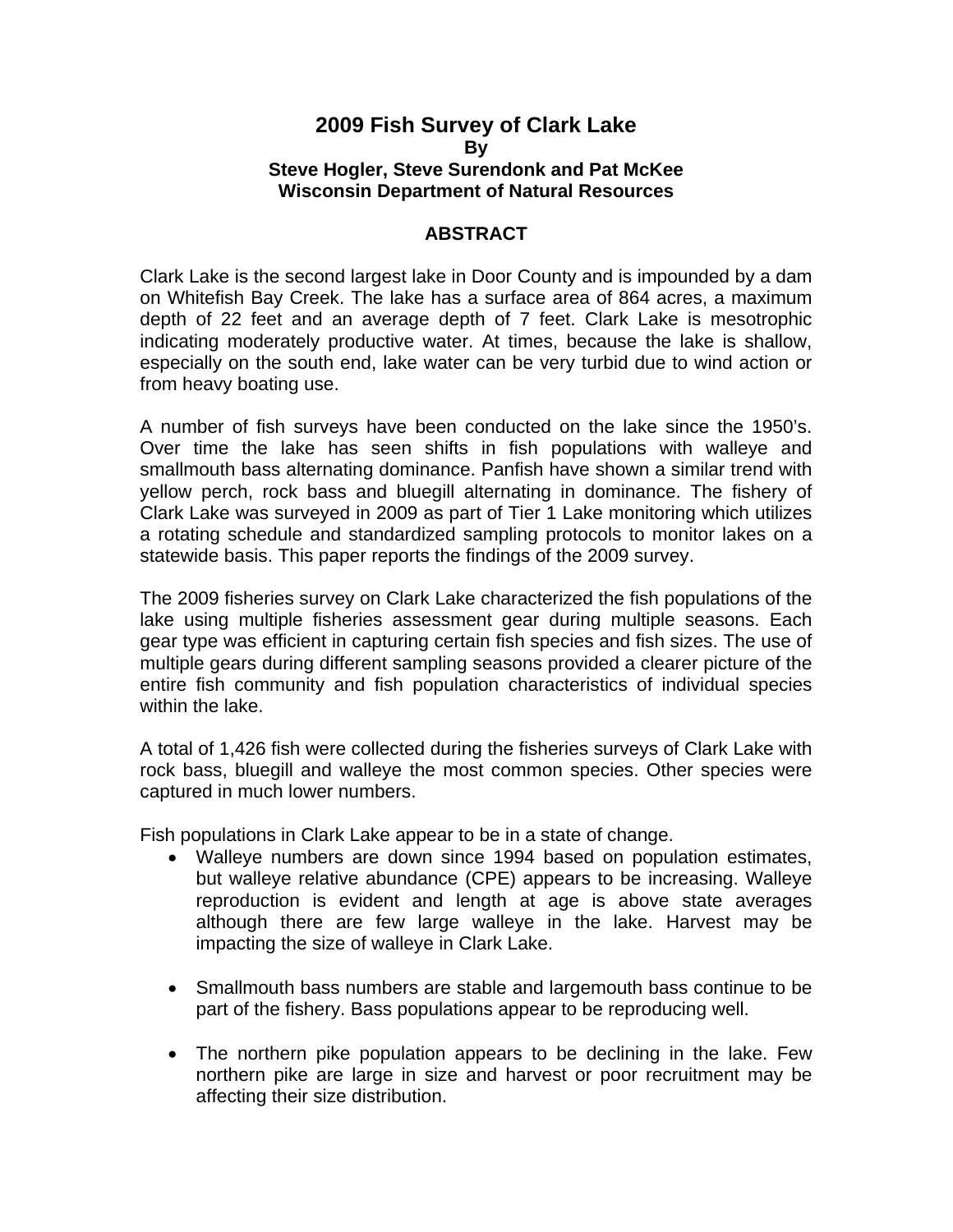- Panfish are increasing in number. Stocking of yellow perch by the Clark Association may have improved the yellow perch population in the lake. Growth of panfish in Clark Lake appears to be good.
- Forage minnows are common in the lake near Logan Creek, but lack of suitable habitat in other areas of the lake, limit their abundance. Increased spatial distributions of plants would benefit forage fish as well as other species.
- Carp although present in the lake, were low in number and do not seem to be a problem at this time.
- During spring netting we collected fish as part of the statewide surveillance for the viral hemorrhagic septicemia (VHS) virus. For the fish that we submitted all test results were negative for VHS. But since we captured two steelhead in Clark Lake, it demonstrated that Lake Michigan fish can enter the lake over the dam exposing Clark Lake fish populations to VHS. Because of this, the lake is now on the list of waters considered to be VHS positive.

# **RECOMMENDATIONS**

- Investigate changing the walleye size and bag limit to improve the number and size structure of walleye in Clark Lake. Several different regulations could be used to manage walleye in the lake. The lack of large walleye and good numbers of small fish suggests a regulation of no minimum size, a protected slot of 14"-18" (no harvest) and 1 fish over 18" and a daily total bag of 3 walleye. Another regulation that could improve walleye number and size distributions is an 18" minimize size and 3 daily bag. Since it is not clear if anglers would support any regulation change, any future rule proposal would need to be discussed with local anglers to gather local support before rule submittal.
- As another way to reduce walleye harvest, investigate the public sentiment for eliminating motor trolling on Clark Lake.
- Encourage the recolonization of shallow water aquatic plants by establishing no wake areas or by temporary placement of wave and turbidity barriers to get plants started. Reestablishment of aquatic plants is necessary to have a healthy stable fish community in the lake.
- Encourage shoreline residents to reestablish natural shorelines. This will also help plant communities as well as many other animal populations.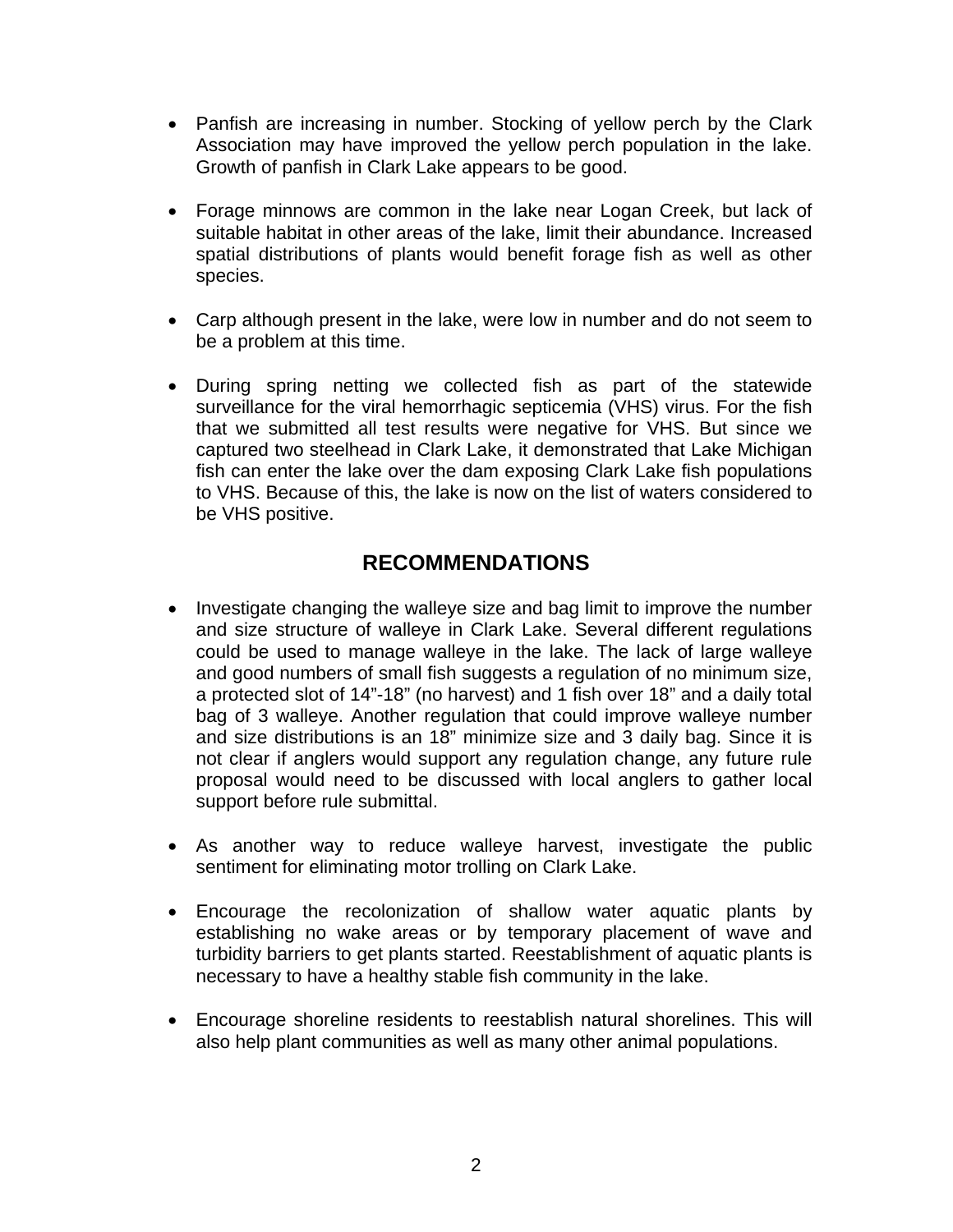• Monitor the movement and abundance of invasive species in Clark Lake. If these species get firmly established in the lake, more changes in the fish community are likely.

# **INTRODUCTION**

Clark Lake (WBIC 97700) is the second largest lake in Door County and is impounded by a dam on Whitefish Bay Creek (Figure 1). The lake has a surface area of 864 acres, a maximum depth of 22 feet and an average depth of 7 feet (Door County SWCD 2000). Clark Lake is considered mesotrophic indicating that the lake is moderately productive (WDNR 2001). Since the lake is shallow, especially on the south end, lake water can be very turbid at times due to wind action or from heavy boating use.



**Figure 1. Clark Lake is located in Door County northeast of Sturgeon Bay.** 

The fish and aquatic plant communities of Clark Lake have been extensively monitored and managed for decades. Most of the past efforts to manage the fishery of Clark Lake have focused on fish stocking. Records indicate that since 1933 the lake has been stocked with a wide variety of fish including bass, walleye, perch, bluegill, crappie and bullhead (Hogler et al 2005).

Hogler et al (2005) described the findings of fish surveys conducted in Clark Lake since the 1950's. He found that over time the lake has undergone several cycles in which smallmouth bass and walleye have alternated as the dominant predator and panfish community dominance has switched between yellow perch and bluegill or rock bass. Early in the time series (1950's) smallmouth bass, bluegill and yellow perch dominated the fish community. By the 1960's and through the 1970's, walleye and yellow perch dominated the fish community. Early in the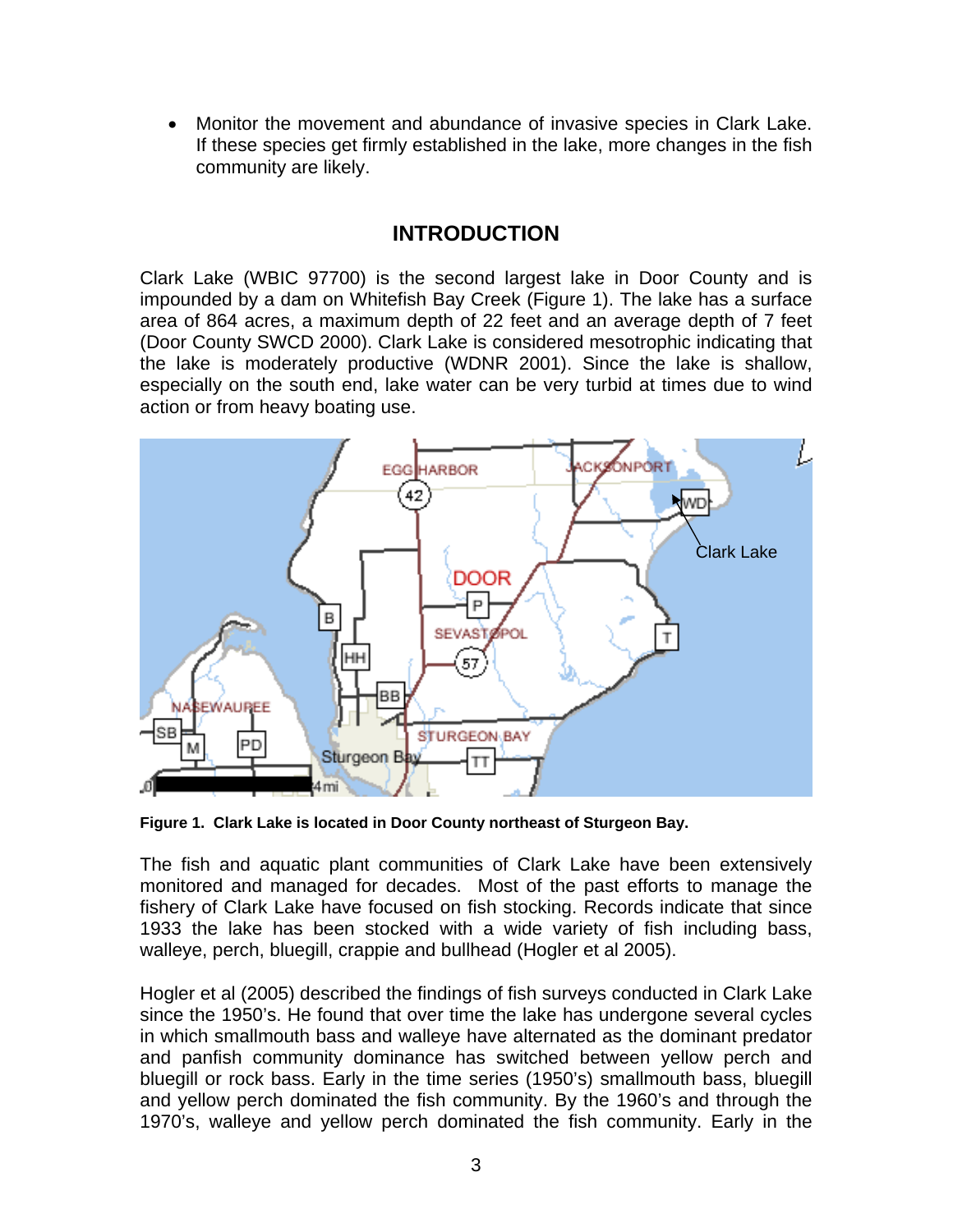1980's and continuing through the 1990's smallmouth bass and rock bass began to increase in abundance. By the 2005 survey, dominance in the fish community had once again shifted toward walleye, yellow perch and rock bass.

The most recent aquatic plant surveys conducted in 1992 (Rasman 1992) and 2006 (Hoverson and Turyk 2006) indicate that while plant diversity has remained stable, the abundance of native species has declined overall with the largest declines in shallow water species. Aquatic invasive species (AIS) are present in the lake and include Eurasian Water Milfoil and zebra mussels.

In 2007 several areas in Clark Lake were designated as Sensitive/Critical Habitat Areas as a way to protect plant beds and fish spawning areas (Gansberg 2007). Most of these sites were located on the north end of the lake near Logan Creek, on rocky points located on the east shore and shallow water sections of the southern shoreline.

The fishery of Clark Lake was surveyed in 2009 as part of Tier 1 Lake monitoring which utilizes a rotating schedule and standardized sampling protocols to monitor lakes on a statewide basis. This paper reports the findings of the 2009 survey.

## **METHODS**

### **Spring Fyke Netting**

A standard Tier 1 fisheries survey on Clark Lake was begun in April and continued through October, 2009. Seven fyke nets were set following ice-out on April 9, fished until April 17 and were used to capture and mark adult spawning walleye and northern pike for the purpose of estimating adult population size (Figure 2). Other species captured in fyke nets were also marked for potential population size estimation, but nets were set in habitats to target adult spawning walleye. Overall, there were 49 net lifts for a total effort of 57 net-nights during the netting period. All fish were identified, measured, marked with a caudal fin clip and scales or spines were removed from a sub-sample for age determination.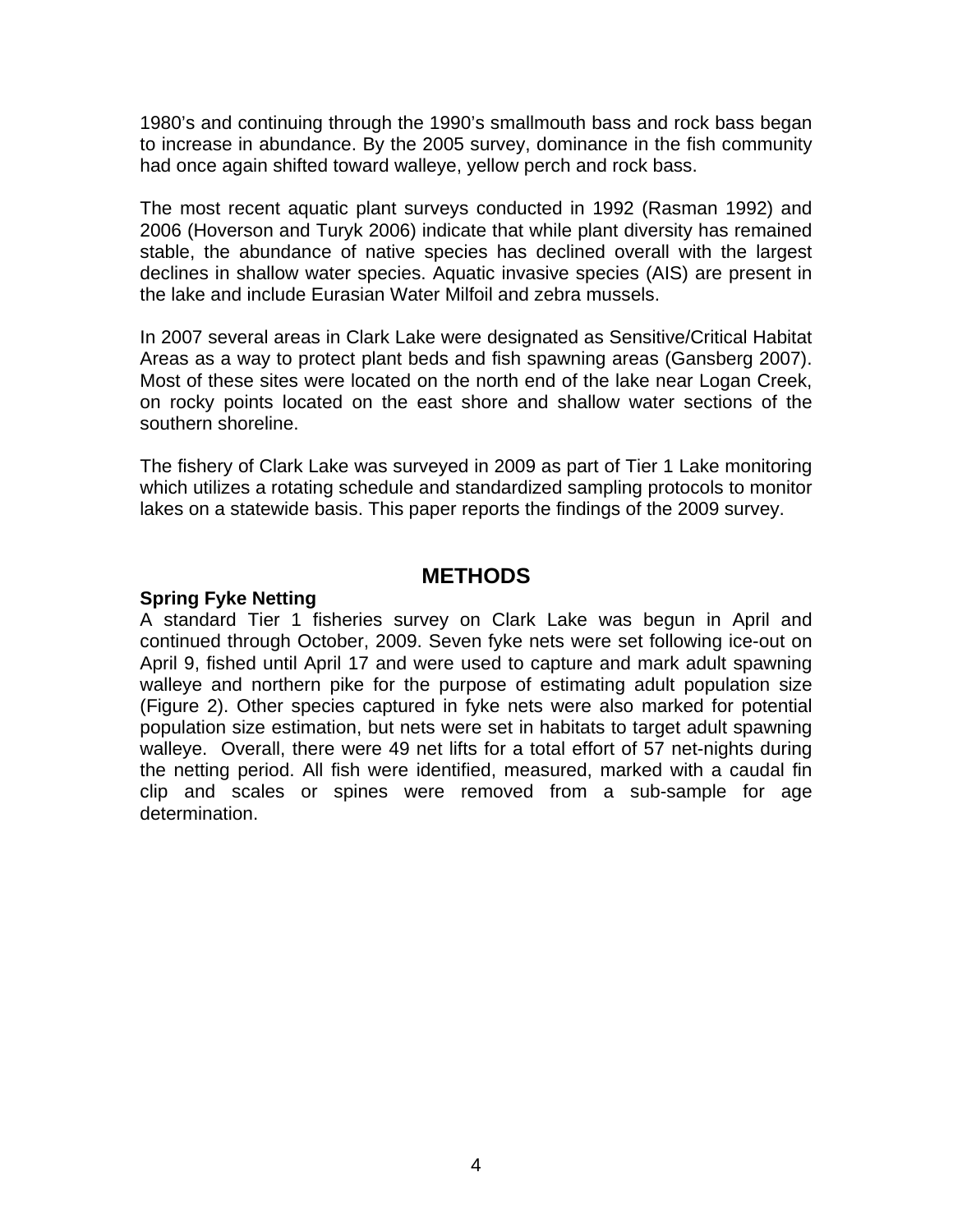

**Figure 2. The locations of the seven fyke nets that were fished in Clark Lake from April 9 through April 17, 2009 are marked by an X on the lake map.** 

## **Spring Electrofishing**

Shortly after the completion of fyke netting, three randomly selected 1 mile sections of the shoreline were electroshocked on the night of April 27 to look for marked fish (Figure 3). All fish were netted, identified, examined for marks, and measured.

## **Centrarchid Electrofishing**

Similarly, the same 3 sections of shoreline were electroshocked on May 28 to estimate adult smallmouth and largemouth bass population size and to estimate panfish relative abundance. All fish were netted, identified and counted. Gamefish were examined for marks, measured, and bass had scales removed for age determination.

## **Fall Recruitment and Index Sampling**

On the night of October 13, the three shoreline sections were electroshocked to determine the abundance young-of-year fish and to assess the general fish population (Figure 3). All fish were netted, identified, and counted or measured.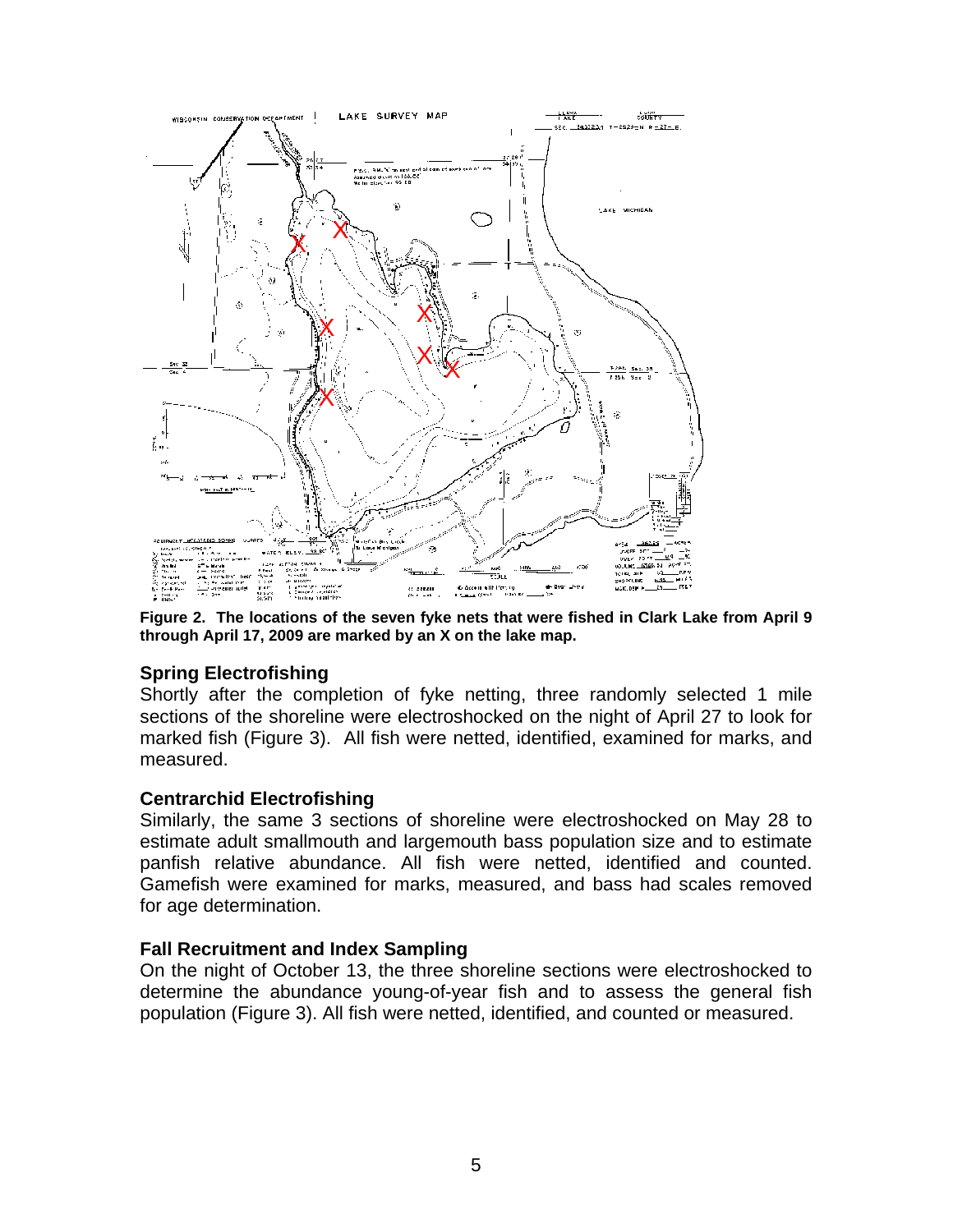

**Figure 3. The three electroshocking stations are shown by the red lines on the map of Clark Lake.** 

#### Statistical Analyses

Basic fisheries statistics, such as average length, length frequencies by survey type, age distributions, and population estimates were calculated. Mean length at age was determined first by using an age length key to extrapolate length age distributions from the sub-sample of fish that were aged to the full sample length frequency, then second calculating the arithmetic mean of the length for a given age from the estimated full sample age distribution.

The Petersen population estimation method was used to estimate community population size when the recapture numbers were large enough to provide an unbiased estimate of population size. For the Petersen method, population size was estimated as the ratio between the number of fish initially marked and released during the marking period (M), times the number of fish captured and examined for marks (C) during the recapture period, divided by the number of fish that were found to have marks during the recapture period (R) using the Petersen estimator (Ricker 1975).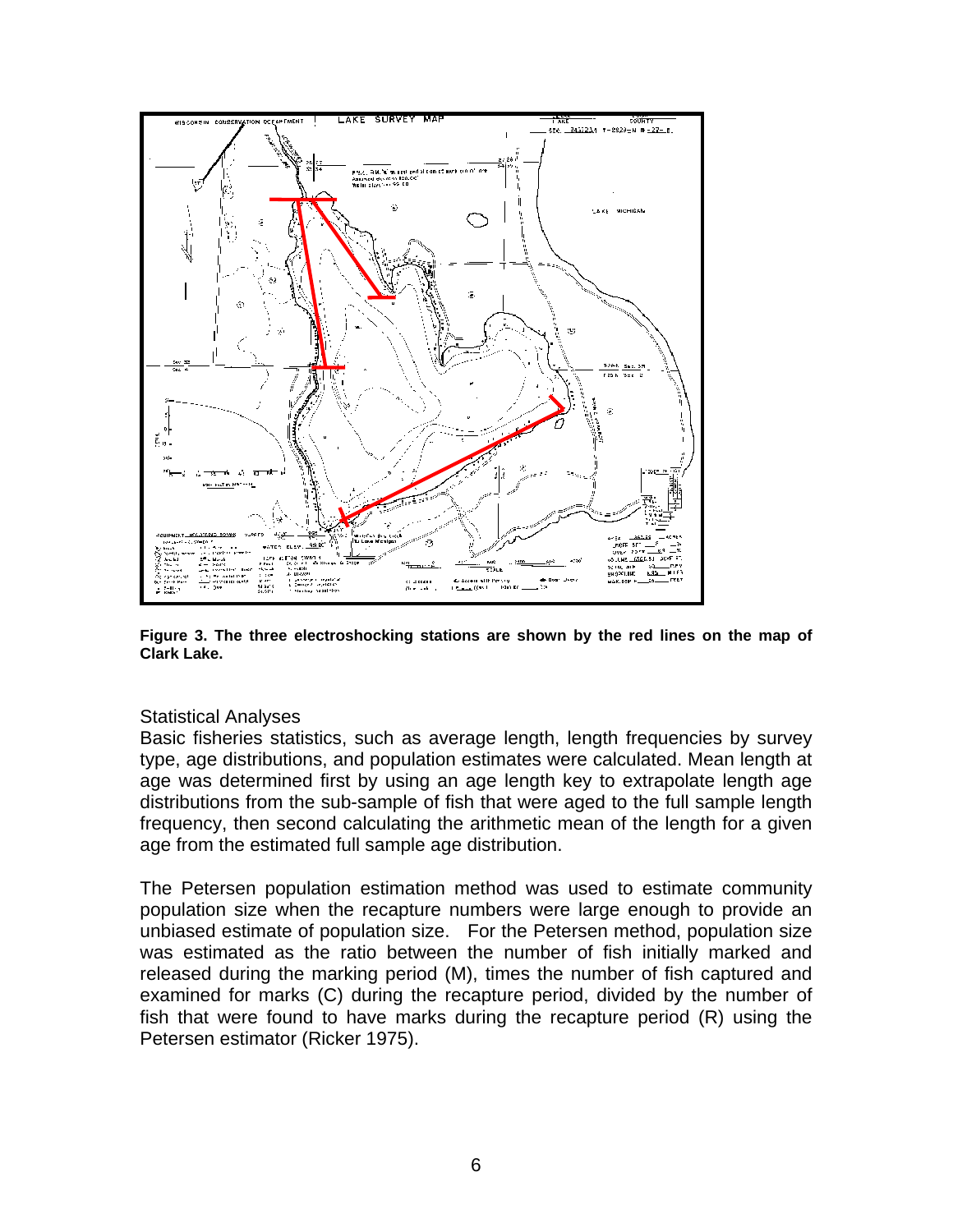# **RESULTS**

## **Spring Fyke Netting**

During the fyke net portion of the survey, a total of 1,159 fish were captured with a CPE of 20.33 fish per net per night (Table 1). Of the ten species captured during fyke netting, rock bass, bluegill and walleye dominated the catch, with substantially fewer smallmouth bass, northern pike and white sucker captured.

|                            |                |                |                |                | Fyke<br><b>Net</b> |                |               |                |            | Shocking       | Recapture      | Petersen  | PE               |
|----------------------------|----------------|----------------|----------------|----------------|--------------------|----------------|---------------|----------------|------------|----------------|----------------|-----------|------------------|
| <b>Species</b>             | $10 -$<br>Apr  | $11 -$<br>Apr  | $13 -$<br>Apr  | $14 -$<br>Apr  | $15 -$<br>Apr      | $16 -$<br>Apr  | $17 -$<br>Apr | Total          | <b>CPE</b> | Number         | Number         | <b>PE</b> | Range            |
| Walleye                    | 34             | 41             | 80             | 29             | 22                 | 13             | 16            | 235            | 4.12       | 15             | 4              | 881       | $347 -$<br>3,540 |
| Northern<br>Pike           | $\overline{7}$ | $\overline{7}$ | 8              | 1              | 1                  | 1              | 4             | 29             | 0.51       | $\mathbf 0$    | $\mathbf 0$    |           |                  |
| Smallmouth<br><b>Bass</b>  | $\mathbf{1}$   | 0              | $\Omega$       | $\Omega$       | 0                  | $\overline{2}$ | 6             | 9              | 0.16       | 9              | $\overline{2}$ | 41        | $11 -$<br>405    |
| Largemouth<br><b>Bass</b>  | $\mathbf 0$    | 1              | 1              | 0              | $\mathbf 0$        | 0              | 0             | $\overline{2}$ | 0.04       | 1              | 0              |           |                  |
| Steelhead                  | $\mathbf 0$    | $\mathbf 0$    | 1              | 0              | $\mathbf 0$        | 1              | $\mathbf 0$   | $\overline{2}$ | 0.04       | $\mathbf 0$    | $\mathbf 0$    |           |                  |
| <b>Rock Bass</b>           | 57             | 54             | 128            | 46             | 62                 | 46             | 119           | 512            | 8.98       | 6              | 1              | 3,072     | 549-<br>30,720   |
| Bluegill                   | 57             | 55             | 58             | 26             | 50                 | 25             | 31            | 302            | 5.30       | 12             | $\mathbf 0$    |           |                  |
| Yellow<br>Perch            | 16             | 8              | 13             | $\overline{4}$ | $\overline{4}$     | 4              | 5             | 54             | 0.95       | 5              | $\mathbf 0$    |           |                  |
| <b>Bowfin</b>              | $\mathbf 0$    | $\mathbf 0$    | $\Omega$       | $\Omega$       | $\Omega$           | 1              | $\mathbf 0$   | 1              | 0.02       | $\mathbf 0$    | $\mathbf 0$    |           |                  |
| White<br>Sucker            | $\Omega$       | $\overline{2}$ | $\overline{2}$ | 2              | $\mathbf 0$        | 4              | 3             | 13             | 0.23       | 2              | 0              |           |                  |
| Common<br>Carp             |                |                |                |                |                    |                |               | $\mathbf 0$    | 0.00       | 16             | 0              |           |                  |
| <b>Bluntnose</b><br>Minnow |                |                |                |                |                    |                |               | $\mathbf 0$    | 0.00       | 4              | $\mathbf 0$    |           |                  |
| Common<br>Shiner           |                |                |                |                |                    |                |               | 0              | 0.00       | 6              | 0              |           |                  |
| Mimic<br>Shiner            |                |                |                |                |                    |                |               | $\mathbf 0$    | 0.00       | $\overline{2}$ | $\mathbf 0$    |           |                  |
| Total                      | 172            | 168            | 291            | 108            | 139                | 97             | 184           | 1,159          | 20.33      | 78             | $\overline{7}$ |           |                  |

**Table 1. Species captured from Clark Lake with fyke nets fished April 9-17, 2009. Petersen Population Estimates (PE) were calculated using fyke nets to mark fish and the April 27 electroshocking survey as the recapture run.** 

## Gamefish

## Walleye

Walleye were the most commonly captured gamefish during fyke netting with a CPE of 4.12 (Table 1). Walleye capture number increased from the onset of netting, peaked on April 13 when the water temperature reached 43F and declined thereafter. The 235 walleye that were captured ranged in length from 272 mm to 557 mm and had an average length of 369 mm (Table 2). Of the walleye we captured, 109 (46.4%) were greater than 381mm size limit.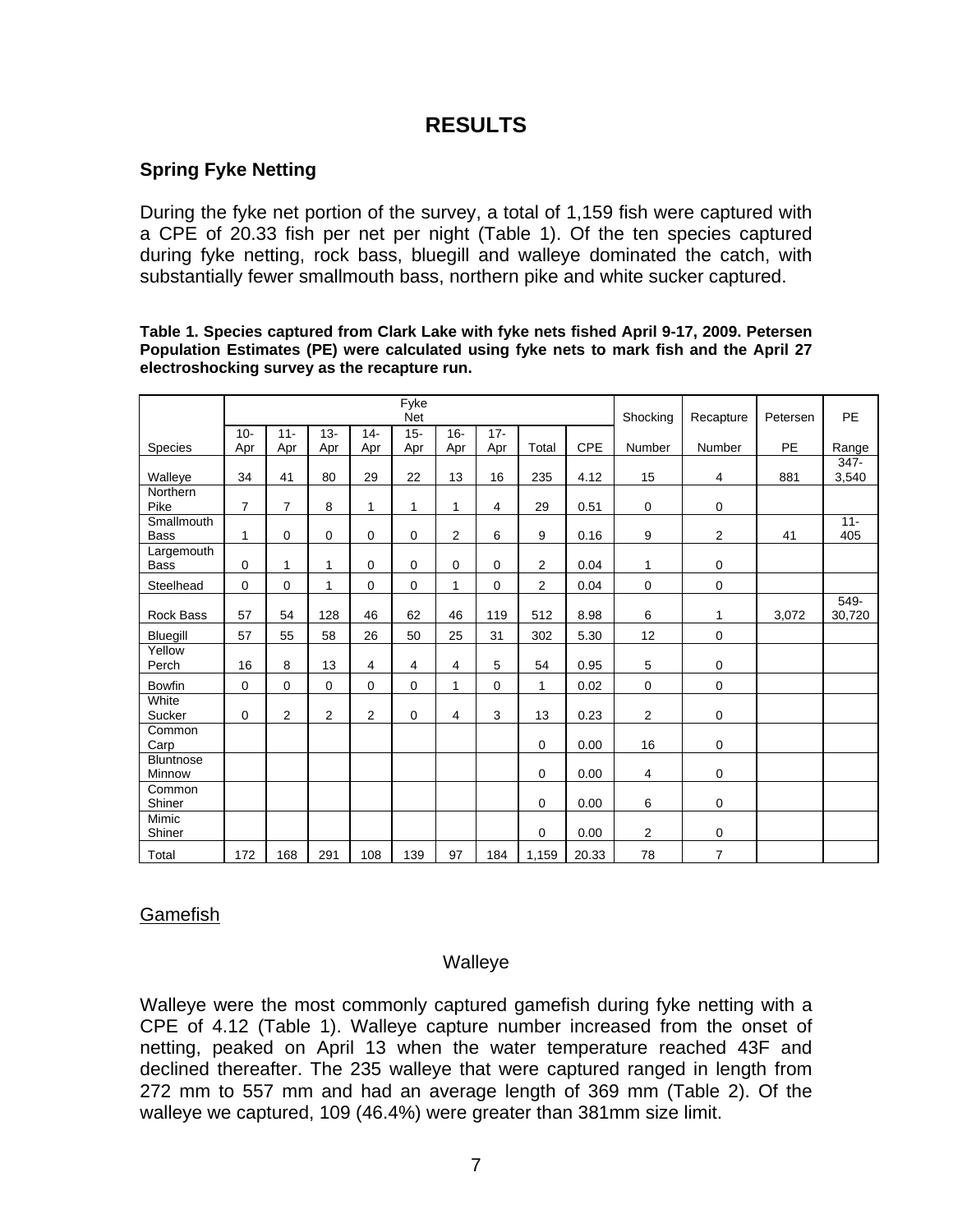Using mark and recapture during spring surveys and the Petersen method to estimate population size, the walleye population in Clark Lake is likely between 347 and 3,540 individual walleye or 0.4 to 4.1 walleye per surface acre (Table 1).

Age was determined for most of the walleye that were captured using a dorsal spine. Ages ranged from age 1 through age 7 and age 9 (Table 3). Age 4 was the most common age walleye followed by ages 3 and 2. Age 4 walleye averaged 411 mm in length.

From this data it appears that in Clark Lake, walleye begin to spawn at age 3 and most spawn by age 4 or 5. Young fish appear to be present in the lake, but numbers decline steadily after age 6. Growth of walleye in Clark Lake when compared to statewide age at length tables, appears to be above state rates at each age (Table 4).

### Northern Pike

We captured 29 northern pike during fyke netting with a CPE of 0.51 fish per netnight (Table 1). Since most of the pike were captured during the first three days of netting, it is likely that we missed most of the spawning period thus reducing our catch of adult northern pike. The captured northern pike ranged in length from 292 mm to 763 mm and averaged 480 mm in length (Table 2). Only 5 of the 29 pike we captured or 17.2% were greater than 660 mm in length.

Ages 1 through 7 were noted from the scale samples that were collected during fyke netting (Table 5). Age 2 northern pike were the most abundant age class followed by age 3 and age 5 fish. Age 2 northern pike had an average length of 367 mm. Very few northern pike older than age 5 were captured.

Based on the size at which sex could be determined, male northern pike in Clark Lake begin to spawn at age 2 or 3 and females spawn by age 4 or 5. Growth of northern pike in Clark Lake when compared to statewide age at length tables, appear to grow at or slightly above state rates (Table 4).

#### Bass

We captured nine smallmouth bass and two largemouth bass during fyke netting Table 1). Smallmouth and largemouth bass CPE was 0.16 and 0.04 respectively. Smallmouth bass ranged in length from 132 mm to 423 mm with an average length of 323 mm (Table 2). Six of the nine smallmouth bass that we captured were greater than the 356 mm size limit. The two largemouth bass captured were 425 mm and 483 mm in length had an average length of 454 mm.

Using the Petersen method for estimating population size, it was estimated that the smallmouth population ranged between 11 and 405 individuals (Table 1). Because the number of captured and recaptured smallmouth bass was low, estimates of population size likely under represents the total number of smallmouth bass in Clark Lake.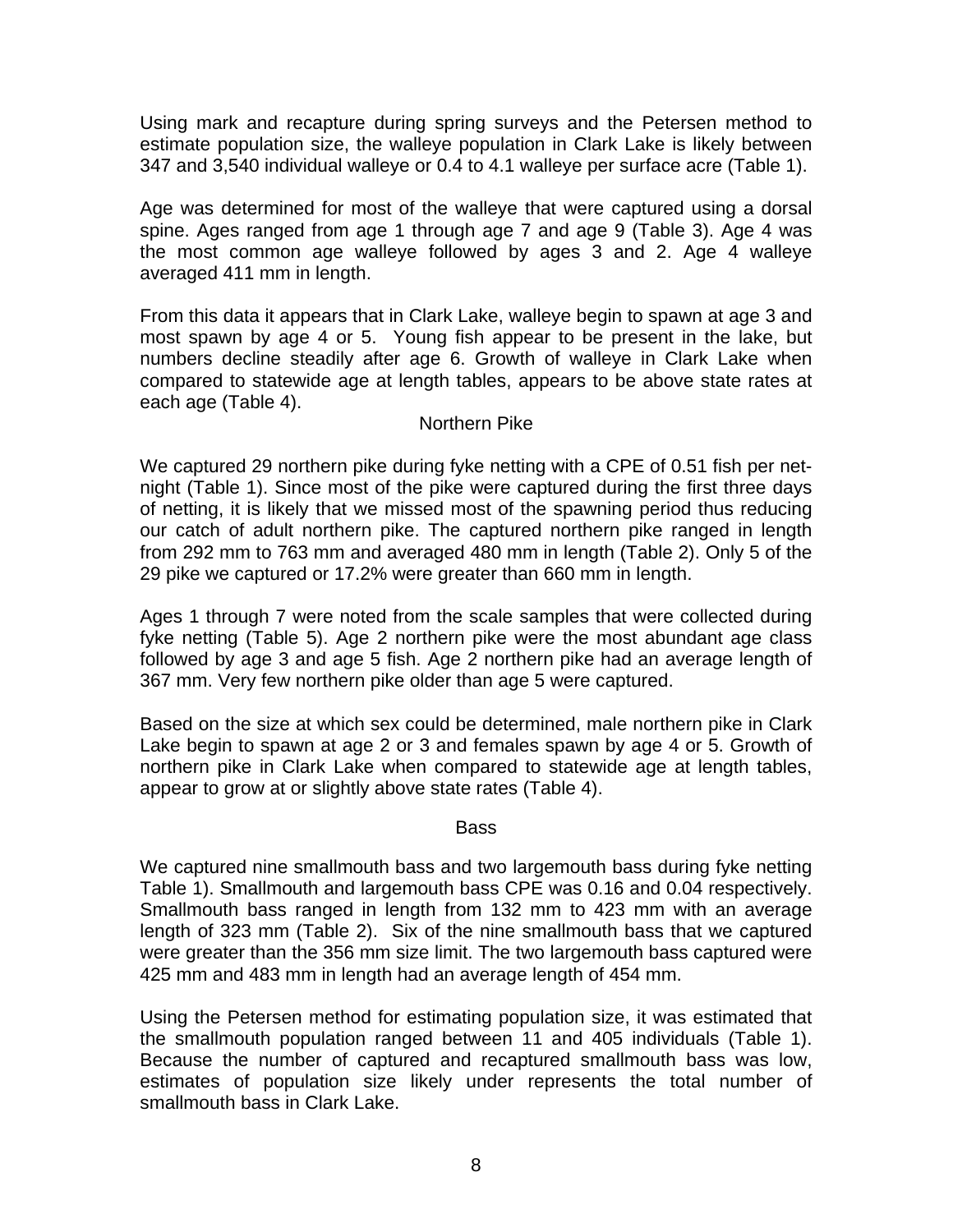| Length      |                         | Smallmouth     | Largemouth  | Northern                |
|-------------|-------------------------|----------------|-------------|-------------------------|
| (mm)        | Walleye                 | Bass           | <b>Bass</b> | Pike                    |
| 170         | 1                       | 1              |             |                         |
| 180         | $\overline{3}$          | $\overline{2}$ |             |                         |
| 190         | 8                       |                |             |                         |
| 200         | $\overline{1}$          |                |             |                         |
| 210         |                         |                |             |                         |
| 220<br>230  |                         |                |             |                         |
| 240         | 2                       |                |             |                         |
| 250         | 3                       |                |             |                         |
| 260         | 7                       |                |             |                         |
| 270         | 14                      |                |             |                         |
| 280         | 11                      |                |             |                         |
| 290         | $\overline{11}$         |                |             | $\mathbf{1}$            |
| 300         | 7                       |                |             |                         |
| 310         | $\overline{3}$          |                |             |                         |
| 320         | 1                       |                |             | 1                       |
| 330         | $\overline{4}$          |                |             |                         |
| 340         | $\overline{11}$         |                |             | 1                       |
| 350         | $\overline{13}$         |                |             | 1                       |
| 360         | 9                       |                |             | 3                       |
| 370         | 12                      | 1              |             | 3                       |
| 380         | 10                      |                |             | 1                       |
| 390         | 11                      | 1              |             | $\overline{2}$          |
| 400         | 11                      | 2              |             |                         |
| 410         | 8                       | $\overline{1}$ |             | 1                       |
| 420         | 14<br>7                 | 1              | 1           | 1                       |
| 430<br>440  | 17                      |                |             |                         |
| 450         | 10                      |                |             |                         |
| 460         | $\overline{3}$          |                |             |                         |
| 470         | $\overline{3}$          |                |             | $\overline{2}$          |
| 480         | $\overline{4}$          |                | 1           |                         |
| 490         | 5                       |                |             | 1                       |
| 500         | 1                       |                |             | 1                       |
| 510         | $\overline{\mathbf{c}}$ |                |             |                         |
| 520         | 1                       |                |             |                         |
| 530         | 1                       |                |             | 1                       |
| 540         | $\overline{2}$          |                |             | $\overline{1}$          |
| 550         | $\overline{\mathbf{c}}$ |                |             |                         |
| 560         | 1                       |                |             | 1                       |
| 570         |                         |                |             |                         |
| 580         | 1                       |                |             |                         |
| 590         |                         |                |             |                         |
| 600         |                         |                |             | 1                       |
| 610<br>620  |                         |                |             |                         |
| 630         |                         |                |             |                         |
| 640         |                         |                |             |                         |
| 650         |                         |                |             | 1                       |
| 660         |                         |                |             | $\overline{\mathbf{c}}$ |
| 670         |                         |                |             |                         |
| 680         |                         |                |             |                         |
| 690         |                         |                |             | 1                       |
| 700         |                         |                |             |                         |
| 710         |                         |                |             |                         |
| 720         |                         |                |             |                         |
| 730         |                         |                |             | 1                       |
| 740         |                         |                |             |                         |
| 750         |                         |                |             |                         |
| 760         |                         |                |             | 1                       |
| Number      | 235                     | 9              | 2           | 29                      |
| Ave. Length | 369                     | 323            | 454         | 480                     |
| S.D.        | 84.52                   | 119.72         | 41.01       | 136.09                  |

**Table 2. Gamefish length frequency distribution of the fish captured on Clark Lake with fyke nets during April 2009.**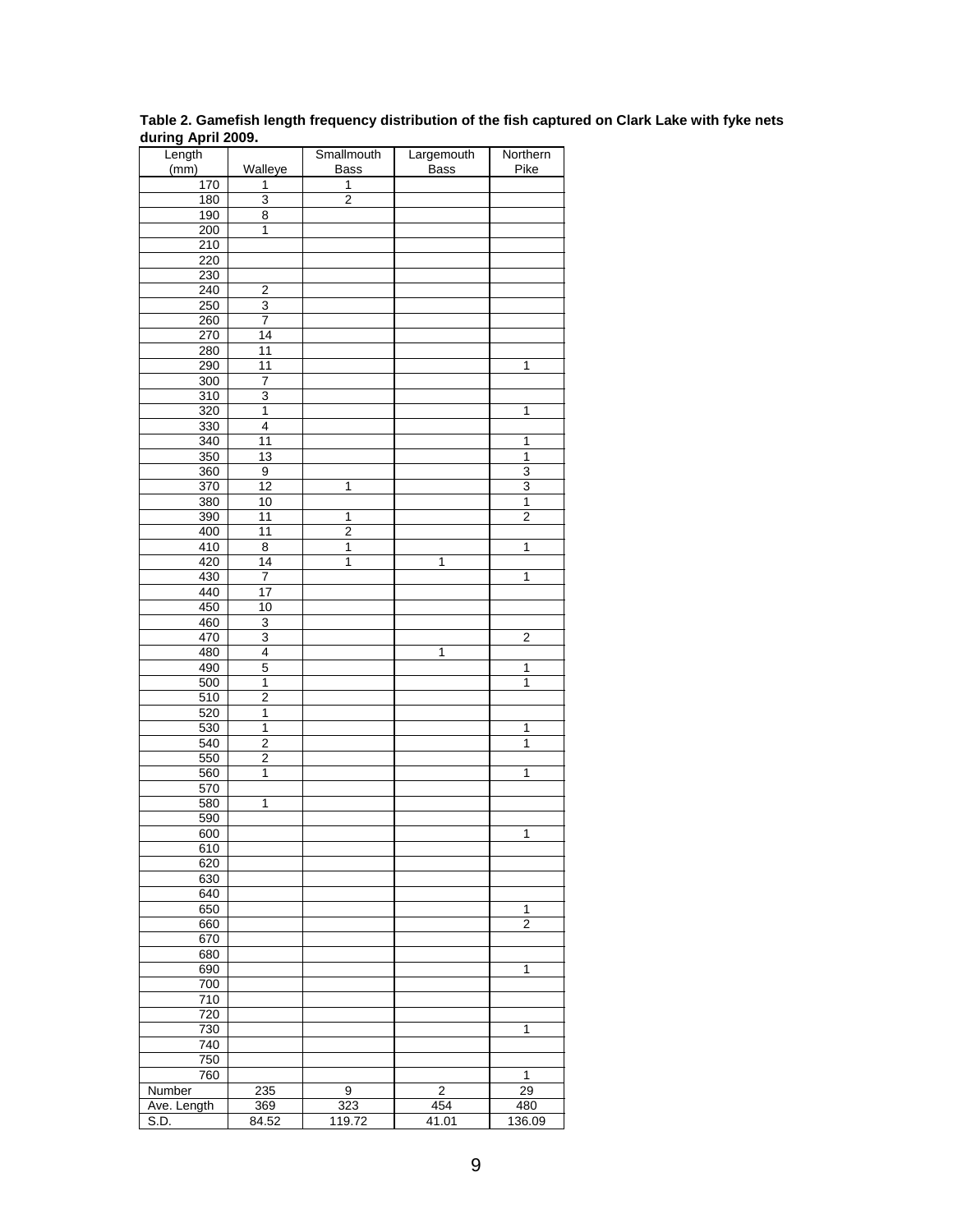| Length      |                         |                |                 |                |                           | Age                     |                |                  |                          |                          |    |
|-------------|-------------------------|----------------|-----------------|----------------|---------------------------|-------------------------|----------------|------------------|--------------------------|--------------------------|----|
| (mm)        | Walleye                 | $\mathbf{1}$   | $\mathbf 2$     | $\mathbf{3}$   | $\pmb{4}$                 | $\mathbf 5$             | 6              | $\boldsymbol{7}$ | $\bf 8$                  | $\boldsymbol{9}$         | 10 |
| 170         | $\mathbf 1$             | $\mathbf 1$    |                 |                |                           |                         |                |                  |                          |                          |    |
| 180         | $\overline{3}$          | $\overline{3}$ |                 |                |                           |                         |                |                  |                          |                          |    |
| 190         | $\overline{8}$          | 8              |                 |                |                           |                         |                |                  |                          |                          |    |
| 200         | $\mathbf 1$             | $\mathbf{1}$   |                 |                |                           |                         |                |                  |                          |                          |    |
| 210         |                         |                |                 |                |                           |                         |                |                  |                          |                          |    |
| 220         |                         |                |                 |                |                           |                         |                |                  |                          |                          |    |
| 230         |                         |                |                 |                |                           |                         |                |                  |                          |                          |    |
| 240         | $\mathbf 2$             |                | $\sqrt{2}$      |                |                           |                         |                |                  |                          |                          |    |
| 250         | $\overline{3}$          |                | $\overline{3}$  |                |                           |                         |                |                  |                          |                          |    |
| 260         | $\overline{7}$          |                | $\overline{7}$  |                |                           |                         |                |                  |                          |                          |    |
| 270         | 14                      |                | $\overline{14}$ |                |                           |                         |                |                  |                          |                          |    |
| 280         | 11                      |                | 11              |                |                           |                         |                |                  |                          |                          |    |
| 290         | 11                      |                | 11              |                |                           |                         |                |                  |                          |                          |    |
| 300         | $\overline{7}$          |                | 6               | $\mathbf{1}$   |                           |                         |                |                  |                          |                          |    |
| 310         | 3                       |                |                 | $\mathsf 3$    |                           |                         |                |                  |                          |                          |    |
| 320         | $\mathbf{1}$            |                |                 | $\mathbf{1}$   |                           |                         |                |                  |                          |                          |    |
| 330         | $\overline{\mathbf{4}}$ |                |                 | $\pmb{4}$      |                           |                         |                |                  |                          |                          |    |
| 340         | 11                      |                |                 | 11             |                           |                         |                |                  |                          |                          |    |
| 350         | 13                      |                |                 | 13             |                           |                         |                |                  |                          |                          |    |
| 360         | $\overline{9}$          |                |                 |                | $\boldsymbol{9}$          |                         |                |                  |                          |                          |    |
| 370         | 12                      |                |                 | 10             | $\boldsymbol{2}$          |                         |                |                  |                          |                          |    |
| 380         | 10                      |                |                 | $6\phantom{a}$ | $\overline{4}$            |                         |                |                  |                          |                          |    |
| 390         | 11                      |                |                 | $\overline{7}$ | $\overline{\mathbf{4}}$   |                         |                |                  |                          |                          |    |
| 400         | 11                      |                |                 | $\mathbf{1}$   | $10$                      |                         |                |                  |                          |                          |    |
| 410         | $\bf8$                  |                |                 | $\mathbf{1}$   | $\boldsymbol{7}$          |                         |                |                  |                          |                          |    |
| 420         | 14                      |                |                 |                | 12                        | $\overline{2}$          |                |                  |                          |                          |    |
| 430         | $\overline{7}$          |                |                 |                | 6                         | $\mathbf{1}$            |                |                  |                          |                          |    |
| 440         | 17                      |                |                 |                | 9                         | 7                       | $\mathbf 1$    |                  |                          |                          |    |
| 450         | 10                      |                |                 |                | $\overline{3}$            | $\overline{5}$          | $\overline{1}$ | $\overline{1}$   |                          |                          |    |
| 460         | $\overline{3}$          |                |                 |                | $\overline{1}$            |                         | $\overline{2}$ |                  |                          |                          |    |
| 470         | $\overline{3}$          |                |                 |                |                           | $\overline{1}$          | $\overline{c}$ |                  |                          |                          |    |
| 480         | $\overline{\mathbf{4}}$ |                |                 |                | $\ensuremath{\mathsf{3}}$ | $\mathbf 1$             |                |                  |                          |                          |    |
| 490         | $\overline{5}$          |                |                 |                |                           | $\overline{\mathbf{4}}$ | $\mathbf{1}$   |                  |                          |                          |    |
| 500         | $\mathbf 1$             |                |                 |                |                           | $\mathbf 1$             |                |                  |                          |                          |    |
| 510         | $\overline{2}$          |                |                 |                |                           | $\overline{2}$          |                |                  |                          |                          |    |
| 520         | $\mathbf{1}$            |                |                 |                |                           | $\mathbf{1}$            |                |                  |                          |                          |    |
| 530         | $\mathbf{1}$            |                |                 |                |                           | $\mathbf{1}$            |                |                  |                          |                          |    |
| 540         | $\overline{2}$          |                |                 |                |                           |                         | 1              | $\mathbf{1}$     |                          |                          |    |
| 550         | $\overline{2}$          |                |                 |                |                           |                         |                | $\mathbf{1}$     |                          | $\mathbf{1}$             |    |
| 560         | $\mathbf{1}$            |                |                 |                |                           |                         | $\mathbf{1}$   |                  |                          |                          |    |
| 570         |                         |                |                 |                |                           |                         |                |                  |                          |                          |    |
| 580         | $\mathbf{1}$            |                |                 |                |                           |                         | $\mathbf{1}$   |                  |                          |                          |    |
| 590         |                         |                |                 |                |                           |                         |                |                  |                          |                          |    |
| 600         |                         |                |                 |                |                           |                         |                |                  |                          |                          |    |
| Number      | 235                     | 13             | 54              | 58             | 70                        | 26                      | 10             | $\mathbf{3}$     | $\mathbf 0$              | $\mathbf{1}$             | 0  |
| Ave. Length | 369                     | 187            | 276             | 357            | 411                       | 465                     | 492            | 513              | $\overline{\phantom{a}}$ | 550                      | 4  |
| S.D.        | 84.52                   | 7.51           | 15.48           | 24.82          | 30.82                     | 32.28                   | 49.62          | 55.08            | $\overline{\phantom{a}}$ | $\overline{\phantom{a}}$ | ۰. |

**Table 3. Length and age distribution of walleye captured during fyke netting on Clark Lake.**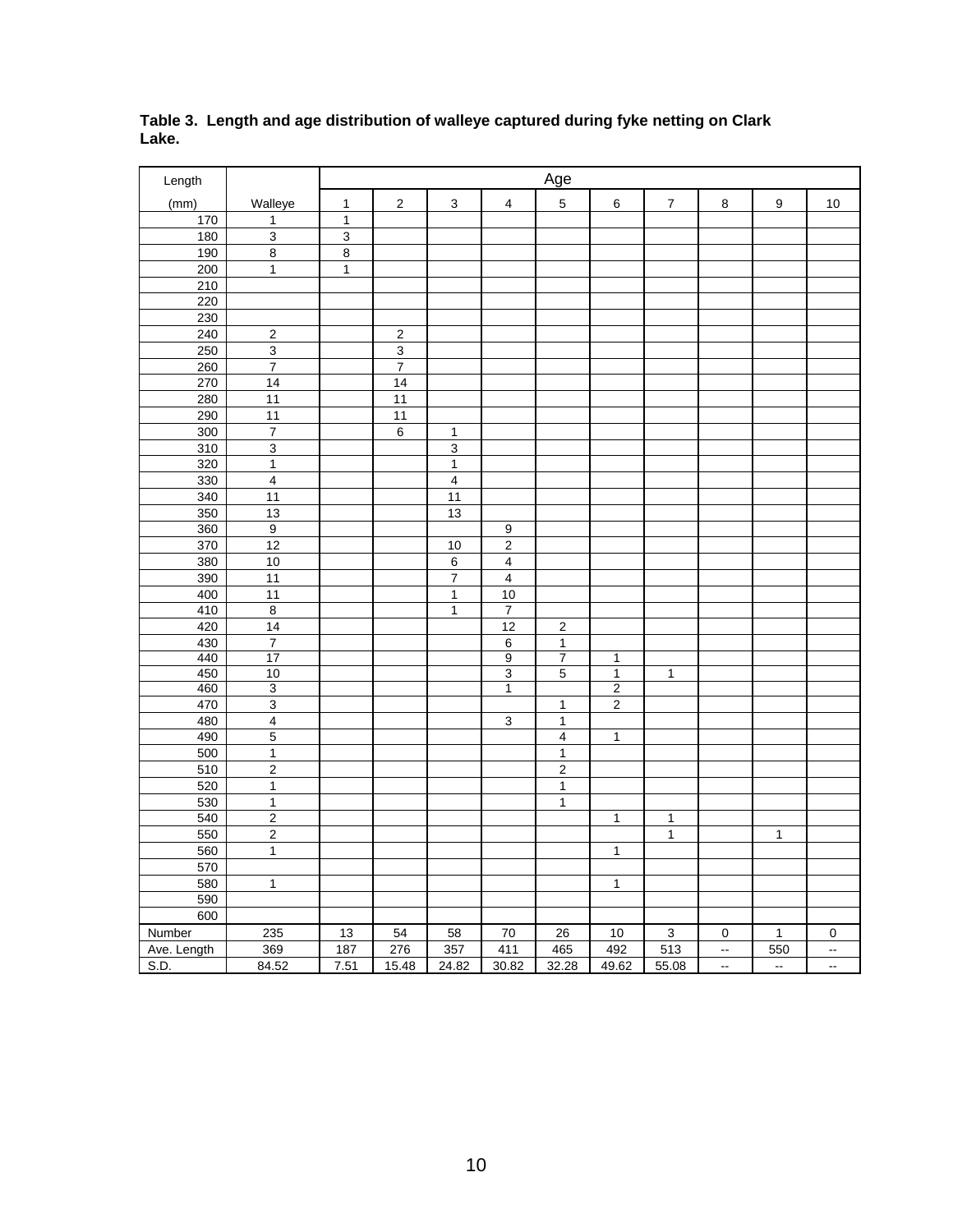| <b>Species</b>                                      | AGE 1             | AGE <sub>2</sub>    | AGE 3               | AGE 4               | AGE 5               | AGE 6               | AGE 7               | AGE 8               | AGE 9               | <b>AGE</b><br>$10+$               |
|-----------------------------------------------------|-------------------|---------------------|---------------------|---------------------|---------------------|---------------------|---------------------|---------------------|---------------------|-----------------------------------|
| Northern Pike (2009)<br>(2005)<br>(State Average)   | 292<br>(356)      | 367<br>335<br>(406) | 468<br>476<br>(470) | 533<br>511<br>(546) | 616<br>573<br>(610) | 698<br>725<br>(650) | 747<br>890<br>(706) | (762)               | --<br>(787)         | 1,010                             |
| Rock Bass<br>(2009)<br>(2005)<br>(State Average)    | --<br>(53)        | 101<br>90<br>(91)   | 147<br>129<br>(127) | 190<br>171<br>(155) | 224<br>212<br>(175) | 231<br>239<br>(193) | 275<br>255<br>(213) | --<br>269<br>(226)  | 277<br>273<br>(239) | $\qquad \qquad -$<br>285<br>(244) |
| (2009)<br>Bluegill<br>(2005)<br>(State Average)     | --<br>(64)        | 131<br>(97)         | 125<br>182<br>(122) | 188<br>217<br>(147) | 198<br>(167)        | 250<br>(183)        | 255<br>(196)        |                     |                     |                                   |
| Smallmouth Bass (2009)<br>(2005)<br>(State Average) | 135<br>--<br>(97) | 198<br>150<br>(168) | 342<br>232<br>(236) | 393<br>293<br>(292) | 399<br>353<br>(343) | 440<br>409<br>(381) | 475<br>429<br>(432) | 520<br>452<br>(457) | --<br>480<br>(472)  | 490                               |
| Yellow Perch (2009)<br>(2005)<br>(State Average)    | (74)              | 130<br>(119)        | 174<br>164<br>(152) | 210<br>220<br>(180) | 270<br>250<br>(208) |                     |                     |                     |                     |                                   |
| Walleye<br>(2009)<br>(2005)<br>(State Average)      | 187<br>(152)      | 276<br>(254)        | 357<br>356<br>(324) | 411<br>396<br>(381) | 465<br>421<br>(432) | 492<br>454<br>(457) | 513<br>479<br>(497) | 529<br>(526)        | 550<br>568<br>(551) | 590                               |

**Table 4. Average length (mm) at age as determined by spines or scales for fish captured during surveys in 2005 (Hogler 2005) and 2009 as compared to state averages.**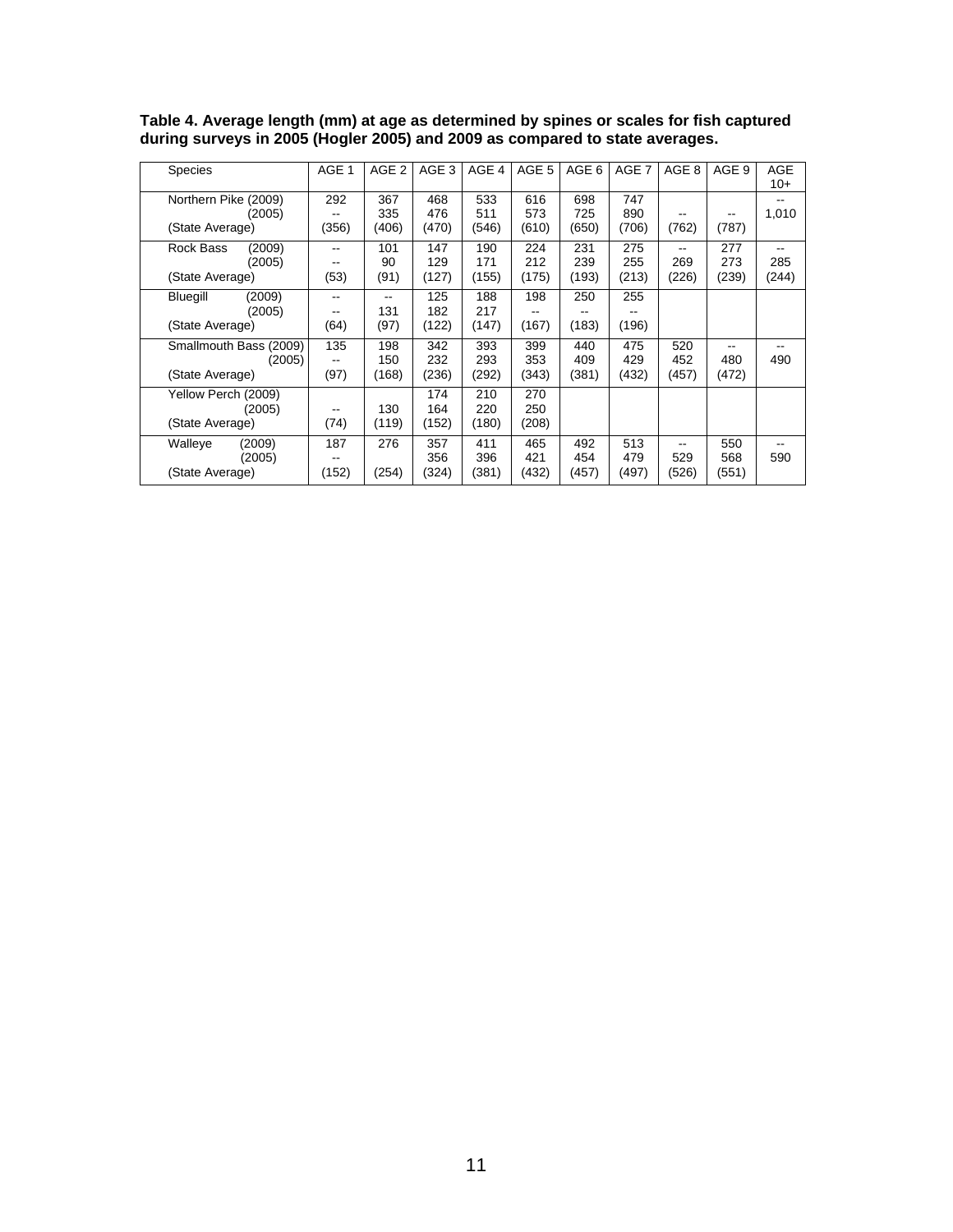| Length         | Northern                |                          |                         |                           | Age                     |                |                         |                  |
|----------------|-------------------------|--------------------------|-------------------------|---------------------------|-------------------------|----------------|-------------------------|------------------|
| (mm)           | Pike                    | $\mathbf{1}$             | $\overline{\mathbf{c}}$ | $\ensuremath{\mathsf{3}}$ | $\overline{\mathbf{4}}$ | $\mathbf 5$    | 6                       | $\boldsymbol{7}$ |
| 250            |                         |                          |                         |                           |                         |                |                         |                  |
| 260            |                         |                          |                         |                           |                         |                |                         |                  |
| 270            |                         |                          |                         |                           |                         |                |                         |                  |
| 280            |                         |                          |                         |                           |                         |                |                         |                  |
| 290            | $\mathbf{1}$            | 1                        |                         |                           |                         |                |                         |                  |
| 300            |                         |                          |                         |                           |                         |                |                         |                  |
| 310            |                         |                          |                         |                           |                         |                |                         |                  |
| 320            | $\overline{1}$          |                          | $\mathbf 1$             |                           |                         |                |                         |                  |
| 330            |                         |                          |                         |                           |                         |                |                         |                  |
| 340            | $\overline{1}$          |                          | 1                       |                           |                         |                |                         |                  |
| 350            | $\overline{1}$          |                          | $\overline{1}$          |                           |                         |                |                         |                  |
| 360            | $\overline{3}$          |                          | $\overline{3}$          |                           |                         |                |                         |                  |
| 370            | 3                       |                          | 3                       |                           |                         |                |                         |                  |
| 380            | $\overline{1}$          |                          | $\mathbf 1$             |                           |                         |                |                         |                  |
| 390            | $\overline{2}$          |                          | $\overline{2}$          |                           |                         |                |                         |                  |
| 400            |                         |                          |                         |                           |                         |                |                         |                  |
| 410            | 1                       |                          |                         | 1                         |                         |                |                         |                  |
| 420            |                         |                          |                         |                           |                         |                |                         |                  |
| 430            | $\overline{1}$          |                          |                         | $\mathbf 1$               |                         |                |                         |                  |
| 440            |                         |                          |                         |                           |                         |                |                         |                  |
| 450            |                         |                          |                         |                           |                         |                |                         |                  |
| 460            |                         |                          |                         |                           |                         |                |                         |                  |
| 470            | $\overline{\mathbf{2}}$ |                          |                         | $\overline{\mathbf{2}}$   |                         |                |                         |                  |
| 480            |                         |                          |                         |                           |                         |                |                         |                  |
| 490            | 1                       |                          |                         | 1                         |                         |                |                         |                  |
| 500            | $\mathbf{1}$            |                          |                         | 1                         |                         |                |                         |                  |
| 510            |                         |                          |                         |                           |                         |                |                         |                  |
| 520            |                         |                          |                         |                           |                         |                |                         |                  |
| 530            | 1                       |                          |                         |                           | 1                       |                |                         |                  |
| 540            | 1                       |                          |                         |                           |                         | $\mathbf{1}$   |                         |                  |
| 550            |                         |                          |                         |                           |                         |                |                         |                  |
| 560            | $\overline{1}$          |                          |                         |                           |                         | $\overline{1}$ |                         |                  |
| 570            |                         |                          |                         |                           |                         |                |                         |                  |
| 580            |                         |                          |                         |                           |                         |                |                         |                  |
| 590            |                         |                          |                         |                           |                         |                |                         |                  |
| 600            | $\overline{1}$          |                          |                         |                           |                         | $\overline{1}$ |                         |                  |
| 610            |                         |                          |                         |                           |                         |                |                         |                  |
| 620            |                         |                          |                         |                           |                         |                |                         |                  |
| 630            |                         |                          |                         |                           |                         |                |                         |                  |
| 640            |                         |                          |                         |                           |                         |                |                         |                  |
| 650            | $\mathbf{1}$            |                          |                         |                           |                         | 1              |                         |                  |
| 660            | $\overline{2}$          |                          |                         |                           |                         | $\overline{2}$ |                         |                  |
| 670            |                         |                          |                         |                           |                         |                |                         |                  |
| 680            |                         |                          |                         |                           |                         |                |                         |                  |
| 690            | $\mathbf{1}$            |                          |                         |                           |                         |                | $\overline{\mathbf{1}}$ |                  |
| 700            |                         |                          |                         |                           |                         |                |                         |                  |
| 710            |                         |                          |                         |                           |                         |                |                         |                  |
| 720            |                         |                          |                         |                           |                         |                |                         |                  |
| 730            | $\overline{1}$          |                          |                         |                           |                         |                |                         | $\mathbf 1$      |
| 740            |                         |                          |                         |                           |                         |                |                         |                  |
| 750            |                         |                          |                         |                           |                         |                |                         |                  |
| 760            | $\overline{1}$          |                          |                         |                           |                         |                |                         | $\overline{1}$   |
|                |                         |                          |                         |                           |                         |                |                         | $\overline{2}$   |
| Number         | $\overline{29}$         | $\mathbf{1}$             | 12                      | 6                         | $\mathbf{1}$            | 6              | $\mathbf{1}$            |                  |
| Ave.<br>Length | 480                     | 292                      | 367                     | 468                       | 533                     | 616            |                         | 747              |
|                |                         |                          |                         |                           |                         |                | 698<br>$\mathbb{Z}^2$   |                  |
| S.D.           | 136.09                  | $\overline{\phantom{a}}$ | 20.01                   | 35.85                     | $\mathbf{H}$            | 50.83          |                         | 23.33            |

**Table 5. The northern pike length frequency and age distribution of fish captured on Clark Lake with fyke nets, April 2009.**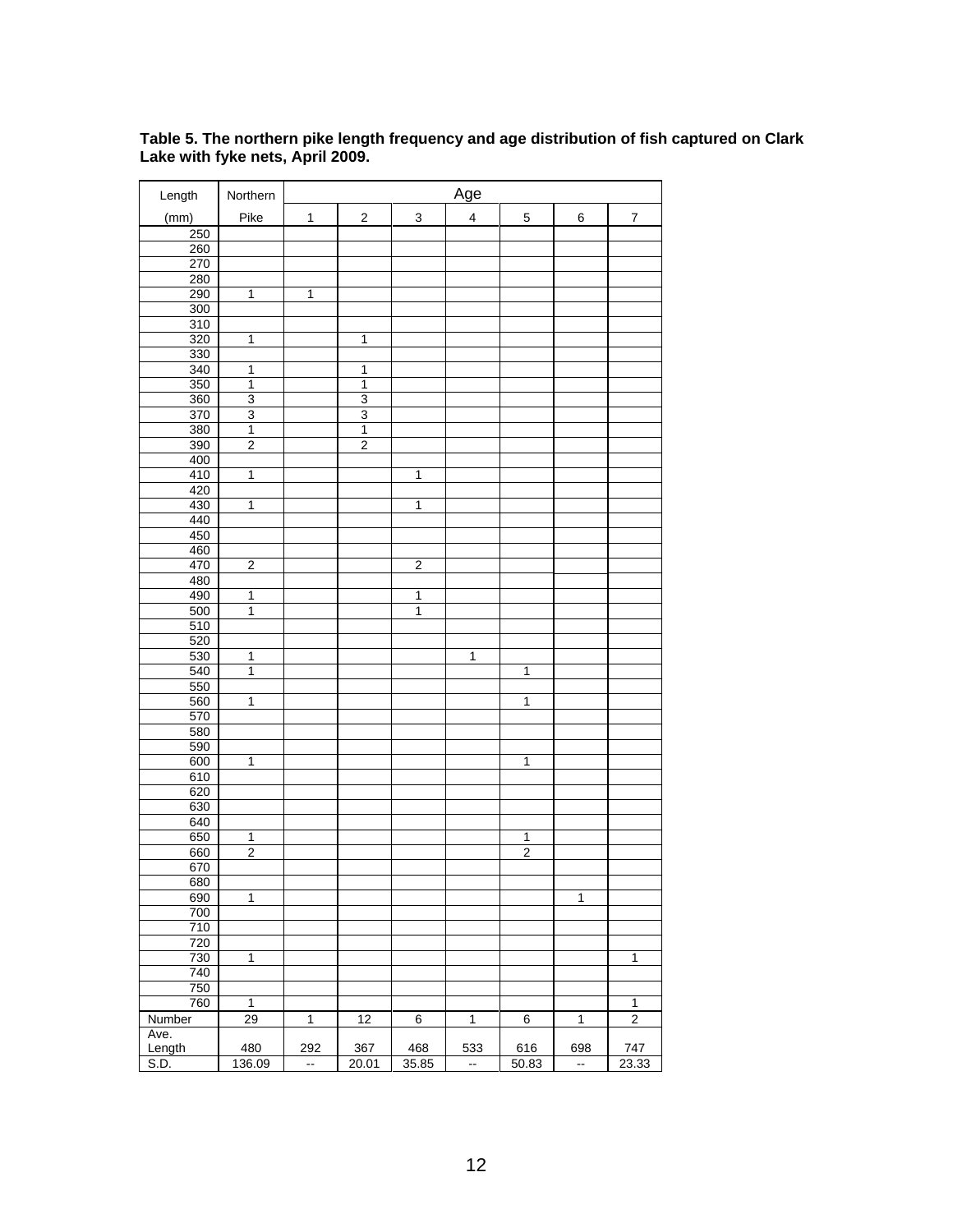## Panfish

## Rock Bass

Rock bass were the most commonly captured panfish during spring fyke netting with 512 handled, yielding a CPE of 8.98 fish per net per night (Table 1). Captured rock bass ranged in length from 85 mm to 277 mm and had an average length of 147 mm (Table 6). 44.1% and 9.4% of the captured rock bass were greater than150 mm or 200 mm in length respectively.

#### **Table 6. Panfish length frequency for fish captured on Clark Lake with fyke nets, April 2009.**

| Length      | Rock            |                 | Yellow         |
|-------------|-----------------|-----------------|----------------|
| (mm)        | Bass            | Bluegill        | Perch          |
| 80          | 5               | 1               |                |
| 90          | 42              | 2               |                |
| 100         | 31              | $\overline{21}$ |                |
| 110         | 16              | 49              |                |
| 120         | 24              | 60              |                |
| 130         | 69              | 38              | 1              |
| 140         | 97              | 18              |                |
| 150         | 94              | $\overline{11}$ | $\overline{2}$ |
| 160         | 42              | 13              | $\overline{4}$ |
| 170         | 9               | 18              | 9              |
| 180         | 16              | 25              | $\overline{8}$ |
| 190         | 15              | 20              | $\frac{5}{6}$  |
| 200         | $\overline{17}$ | 10              |                |
| 210         | $\overline{12}$ | $\overline{10}$ | 4              |
| 220         | 11              | $\overline{2}$  | 7              |
| 230         | $\frac{2}{3}$   | $\overline{1}$  | $\overline{3}$ |
| 240         |                 | $\overline{1}$  | $\overline{3}$ |
| 250         | $\overline{1}$  | $\overline{2}$  |                |
| 260         |                 |                 |                |
| 270         | $\overline{2}$  |                 |                |
| 280         |                 |                 | 1              |
| 290         |                 |                 |                |
| 300         |                 |                 |                |
| 310         |                 |                 | 1              |
| Number      | 512             | 302             | 54             |
| Ave. Length | 147             | 146             | 200            |
| S.D.        | 34.01           | 34.68           | 32.48          |

Using the Petersen method to estimate population number, it was estimated that between 549 and 30,720 rock bass inhabit the lake (Table 1). This estimate should be viewed cautiously because centrarchids are generally not well represented in fyke nets and it is likely the estimate may substantially under estimate their true number.

Age was determined from scales for a subsample of rock bass that were captured. Rock bass ages ranged from Age 2 through Age 9 (Table 7). Age 3 was the most common age rock bass followed by ages 2 and 4. Age 3 rock bass averaged 147 mm in length. Growth of rock bass in Clark Lake when compared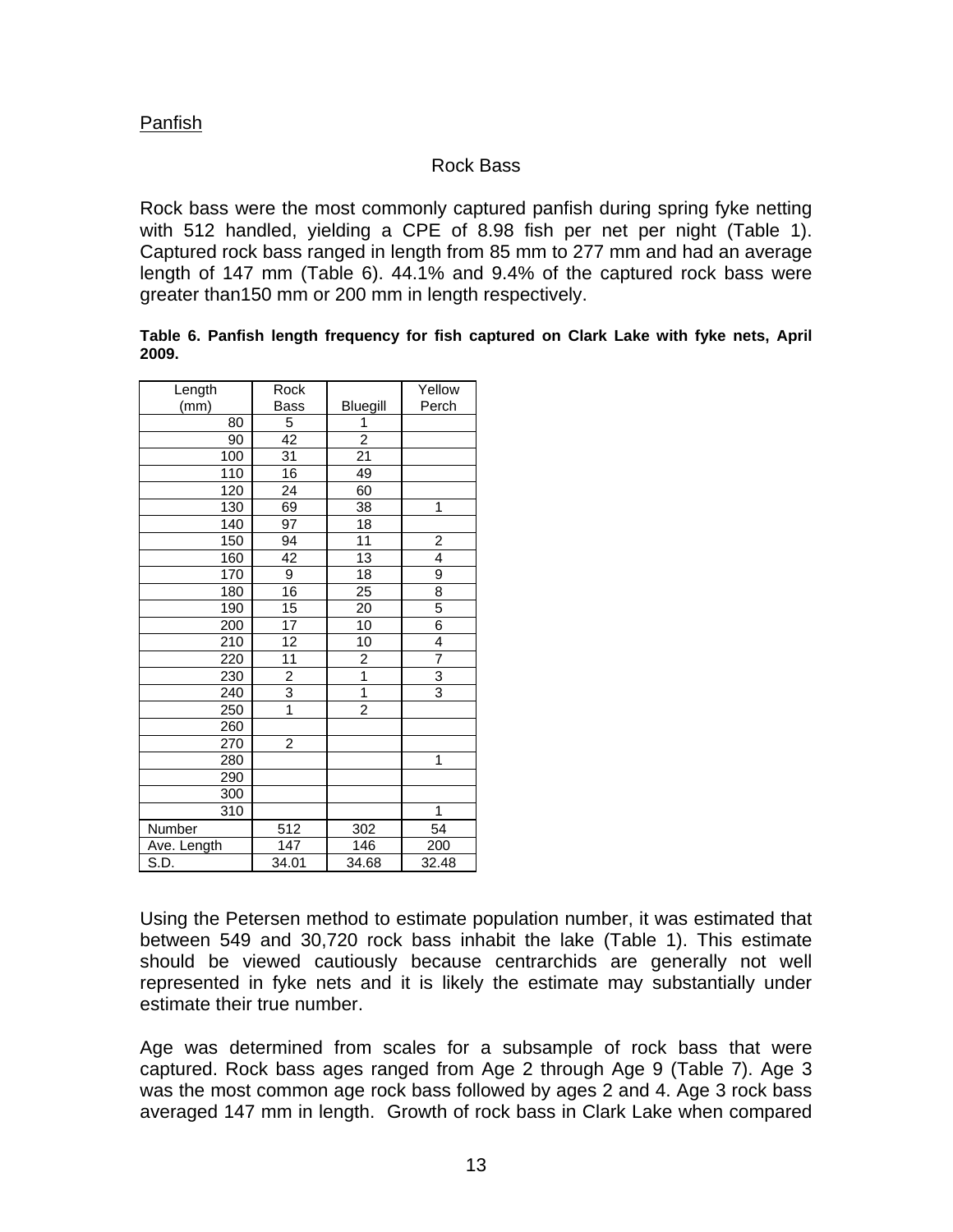to statewide age at length tables, show that in Clark Lake rock bass are growing near state rates through age 3 and then much above state rates at older ages (Table 4).

| Length      | Rock            |             |                |                           |                         | Age            |                |                |             |     |           |
|-------------|-----------------|-------------|----------------|---------------------------|-------------------------|----------------|----------------|----------------|-------------|-----|-----------|
| (mm)        | <b>Bass</b>     | 1           | $\overline{c}$ | $\mathbf{3}$              | $\overline{\mathbf{4}}$ | 5              | 6              | $\overline{7}$ | 8           | 9   | 10        |
| 80          | $\overline{5}$  |             | $\overline{5}$ |                           |                         |                |                |                |             |     |           |
| 90          | $\overline{42}$ |             | 39             | $\ensuremath{\mathsf{3}}$ |                         |                |                |                |             |     |           |
| 100         | $\overline{31}$ |             | 28             | $\overline{3}$            |                         |                |                |                |             |     |           |
| 110         | 16              |             | 14             | $\overline{2}$            |                         |                |                |                |             |     |           |
| 120         | 24              |             |                | $\overline{24}$           |                         |                |                |                |             |     |           |
| 130         | 69              |             |                | 66                        | 3                       |                |                |                |             |     |           |
| 140         | $\overline{97}$ |             |                | 92                        | $\overline{5}$          |                |                |                |             |     |           |
| 150         | 94              |             |                | 94                        |                         |                |                |                |             |     |           |
| 160         | 42              |             |                | 42                        |                         |                |                |                |             |     |           |
| 170         | $\overline{9}$  |             |                | 8                         | 1                       |                |                |                |             |     |           |
| 180         | 16              |             |                | 1                         | $\overline{15}$         |                |                |                |             |     |           |
| 190         | 15              |             |                |                           | $\overline{15}$         |                |                |                |             |     |           |
| 200         | 17              |             |                |                           | 15                      | $\overline{c}$ |                |                |             |     |           |
| 210         | $\overline{12}$ |             |                |                           | $\overline{5}$          | $\overline{5}$ | $\overline{2}$ |                |             |     |           |
| 220         | 11              |             |                |                           | 1                       | $\overline{9}$ | 1              |                |             |     |           |
| 230         | $\overline{2}$  |             |                |                           |                         | $\overline{2}$ |                |                |             |     |           |
| 240         | $\overline{3}$  |             |                |                           |                         | $\overline{2}$ | 1              |                |             |     |           |
| 250         | $\overline{1}$  |             |                |                           |                         |                | 1              |                |             |     |           |
| 260         |                 |             |                |                           |                         |                |                |                |             |     |           |
| 270         | $\overline{2}$  |             |                |                           |                         |                |                | 1              |             | 1   |           |
| 280         |                 |             |                |                           |                         |                |                |                |             |     |           |
| 290         |                 |             |                |                           |                         |                |                |                |             |     |           |
| 300         |                 |             |                |                           |                         |                |                |                |             |     |           |
| 310         |                 |             |                |                           |                         |                |                |                |             |     |           |
| Number      | 508             | $\mathsf 0$ | 86             | 335                       | 60                      | 20             | $\overline{5}$ | $\mathbf{1}$   | $\mathbf 0$ | 1   | $\pmb{0}$ |
| Ave. Length | 147             |             | 101            | 147                       | 190                     | 224            | 231            | 275            |             | 277 |           |
| S.D.        | 34.01           |             | 8.31           | 13.8                      | 21.8                    | 10.9           | 18.2           | --             |             | $-$ |           |

| Table 7. Rock bass length frequency and age distribution for fish captured with fyke nets |  |
|-------------------------------------------------------------------------------------------|--|
| on Clark Lake during April 2009.                                                          |  |

#### Bluegill

During fyke netting we captured 302 bluegill with a CPE of 5.30 fish per net-night (Table 1). Captured bluegill ranged in length from 87 mm to 256 mm and had an average length of 146 mm (Table 6). 37.4% of the captured bluegill were greater than 150 mm in length and 8.6% were greater than 200 mm in length.

Age of captured bluegill ranged from age 3 through age 7, with ages 3 and 4 the most common (Table 8). Substantially fewer bluegills were older than age 4. Age 3 bluegill averaged 125 mm in length while age 4 bluegill averaged 188 mm in length. Length at age for bluegill in Clark Lake was much greater that statewide averages indicating good bluegill growth in the lake (Table 4).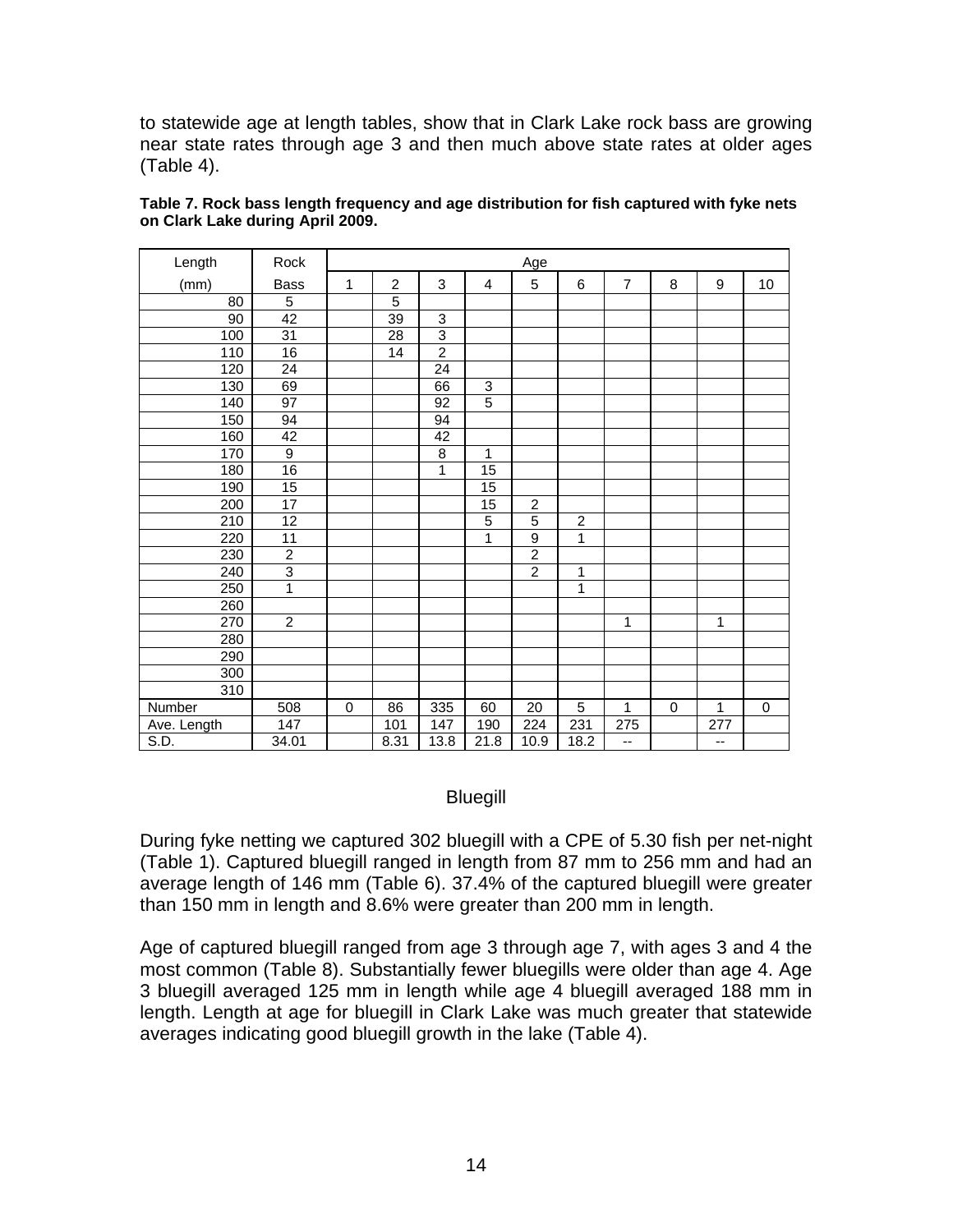| Length           |                  |              |                |                 |                 | Age            |                |                |             |             |           |
|------------------|------------------|--------------|----------------|-----------------|-----------------|----------------|----------------|----------------|-------------|-------------|-----------|
| (mm)             | Bluegill         | $\mathbf{1}$ | $\overline{c}$ | 3               | 4               | $\overline{5}$ | 6              | $\overline{7}$ | 8           | 9           | 10        |
| 80               | 1                |              |                | 1               |                 |                |                |                |             |             |           |
| 90               | $\overline{2}$   |              |                | $\overline{2}$  |                 |                |                |                |             |             |           |
| 100              | $\overline{21}$  |              |                | 21              |                 |                |                |                |             |             |           |
| 110              | 49               |              |                | 49              |                 |                |                |                |             |             |           |
| 120              | 60               |              |                | 60              |                 |                |                |                |             |             |           |
| 130              | 38               |              |                | 38              |                 |                |                |                |             |             |           |
| $\overline{140}$ | 18               |              |                | $\overline{18}$ |                 |                |                |                |             |             |           |
| 150              | $\overline{11}$  |              |                | $\overline{10}$ | 1               |                |                |                |             |             |           |
| 160              | 13               |              |                |                 | $\overline{12}$ | 1              |                |                |             |             |           |
| 170              | 18               |              |                |                 | 18              |                |                |                |             |             |           |
| 180              | $\overline{25}$  |              |                |                 | $\overline{23}$ | $\overline{c}$ |                |                |             |             |           |
| 190              | 20               |              |                |                 | 18              | $\overline{2}$ |                |                |             |             |           |
| 200              | $\overline{10}$  |              |                |                 | 10              |                |                |                |             |             |           |
| 210              | 10               |              |                |                 | 10              |                |                |                |             |             |           |
| 220              | $\overline{2}$   |              |                |                 | 1               | 1              |                |                |             |             |           |
| 230              | 1                |              |                |                 |                 | 1              |                |                |             |             |           |
| 240              | $\overline{1}$   |              |                |                 |                 |                | 1              |                |             |             |           |
| 250              | $\overline{2}$   |              |                |                 |                 |                | 1              | $\mathbf{1}$   |             |             |           |
| 260              |                  |              |                |                 |                 |                |                |                |             |             |           |
| 270              |                  |              |                |                 |                 |                |                |                |             |             |           |
| 280              |                  |              |                |                 |                 |                |                |                |             |             |           |
| 290              |                  |              |                |                 |                 |                |                |                |             |             |           |
| 300              |                  |              |                |                 |                 |                |                |                |             |             |           |
| 310              |                  |              |                |                 |                 |                |                |                |             |             |           |
| Number           | 302              | 0            | $\mathbf 0$    | 199             | $\overline{93}$ | $\overline{7}$ | $\overline{2}$ | 1              | $\mathbf 0$ | $\mathbf 0$ | $\pmb{0}$ |
| Ave. Length      | $\overline{146}$ |              |                | 125             | 188             | 198            | 250            | 255            |             |             |           |
| S.D.             | 34.68            |              |                | 13.6            | 15.9            | 24.3           | 7.07           | --             |             |             |           |

**Table 8. Bluegill length frequency and age distribution for fish captured with fyke nets on Clark Lake during April 2009.** 

## Yellow Perch

Fifty-four yellow perch were captured during fyke netting with a CPE of 0.95 perch per net-night (Table 1). Yellow perch ranged in length from 138 mm to 310 mm and had an average length of 200 mm (Table 6). All but one of the captured perch were greater than 150 mm in length and 20 of 54 (30%) were greater than 200 mm in length.

The age of captured yellow perch was determined by the use of scales. Yellow perch age ranged from age 3 through age 6 (Table 9). Age 3 and age 4 perch dominated the age sample. Age 3 yellow perch had an average length of 174 mm and age 4 perch had an average length of 210 mm.

Growth of yellow perch in Clark Lake when compared to statewide age at length tables, indicates that in Clark Lake, yellow perch are growing above state rates at all ages (Table 4).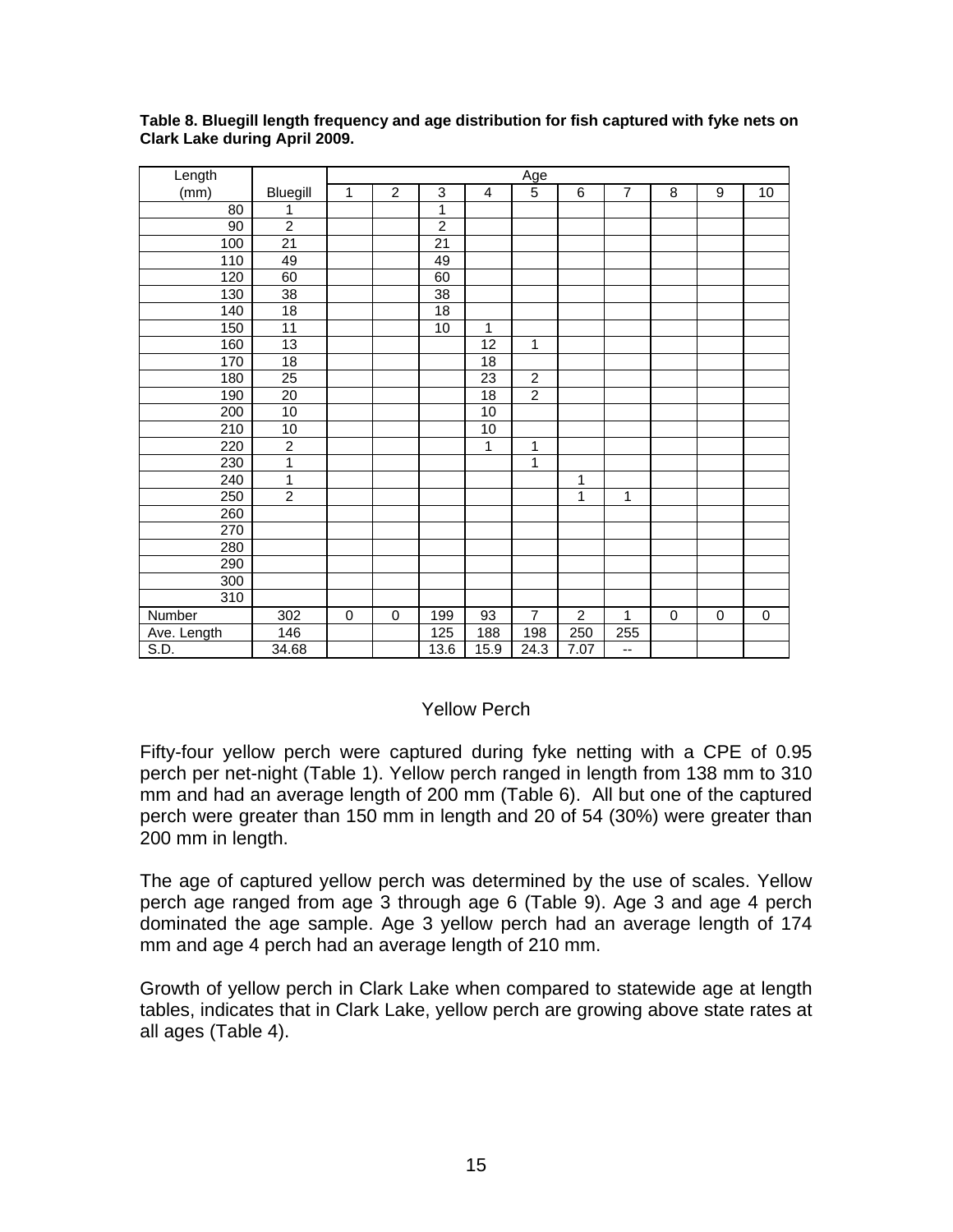| Length      | Yellow         | Age |                |                         |                |                         |                |  |  |
|-------------|----------------|-----|----------------|-------------------------|----------------|-------------------------|----------------|--|--|
| (mm)        | Perch          | 1   | $\overline{c}$ | $\overline{3}$          | 4              | 5                       | 6              |  |  |
| 80          |                |     |                |                         |                |                         |                |  |  |
| 90          |                |     |                |                         |                |                         |                |  |  |
| 100         |                |     |                |                         |                |                         |                |  |  |
| 110         |                |     |                |                         |                |                         |                |  |  |
| 120         |                |     |                |                         |                |                         |                |  |  |
| 130         | 1              |     |                | $\mathbf{1}$            |                |                         |                |  |  |
| 140         |                |     |                |                         |                |                         |                |  |  |
| 150         | $\overline{c}$ |     |                | $\overline{\mathbf{c}}$ |                |                         |                |  |  |
| 160         | $\overline{4}$ |     |                | $\overline{\mathbf{4}}$ |                |                         |                |  |  |
| 170         | 9              |     |                | 9                       |                |                         |                |  |  |
| 180         | $\overline{8}$ |     |                | $\overline{4}$          | 4              |                         |                |  |  |
| 190         | 5              |     |                |                         | 5              |                         |                |  |  |
| 200         | $\overline{6}$ |     |                | $\overline{c}$          | 3              | 1                       |                |  |  |
| 210         | $\overline{4}$ |     |                |                         | $\frac{2}{2}$  | $\overline{\mathbf{c}}$ |                |  |  |
| 220         | 7              |     |                |                         |                | $\overline{4}$          | 1              |  |  |
| 230         | 3              |     |                |                         | $\overline{2}$ | $\overline{1}$          |                |  |  |
| 240         | 3              |     |                |                         | 3              |                         |                |  |  |
| 250         |                |     |                |                         |                |                         |                |  |  |
| 260         |                |     |                |                         |                |                         |                |  |  |
| 270         |                |     |                |                         |                |                         |                |  |  |
| 280         | 1              |     |                |                         |                | 1                       |                |  |  |
| 290         |                |     |                |                         |                |                         |                |  |  |
| 300         |                |     |                |                         |                |                         |                |  |  |
| 310         | 1              |     |                |                         |                |                         | 1              |  |  |
| Number      | 54             | 0   | 0              | 22                      | 21             | 9                       | $\overline{2}$ |  |  |
| Ave. Length | 200            |     |                | 174                     | 210            | 228                     | 270            |  |  |
| S.D.        | 32.48          |     |                | 16.1                    | 21.4           | 22.9                    | 63.6           |  |  |

**Table 9. Yellow perch length frequency and age distribution of fish captured with fyke nets on Clark Lake in April 2009.**

## Other Species

Three additional species were captured during fyke netting and in order of abundance included white sucker, bowfin and steelhead (Table 1).

## **Spring Electroshocking**

On the night of April 27, Clark Lake was electroshocked for 86 minutes to look for fish marked during fyke netting. A total of 78 fish representing eleven species were captured (Table 1). CPE was 54.5 fish per hour shocked or 25.2 fish per mile of shoreline shocked. Common carp, walleye and bluegill were the most common species captured with others captured in lower abundance. Of the fish captured, four walleye, two smallmouth bass and one rock bass had marks given during fyke netting. This allowed us to calculate Petersen population estimates for these three species.

Captured walleye ranged in length from 188 mm to 491 mm and had an average length of 324 mm (Table 10). The smallmouth bass that were handled ranged in length from 347 mm to 494 mm and had an average length of 431 mm. Rock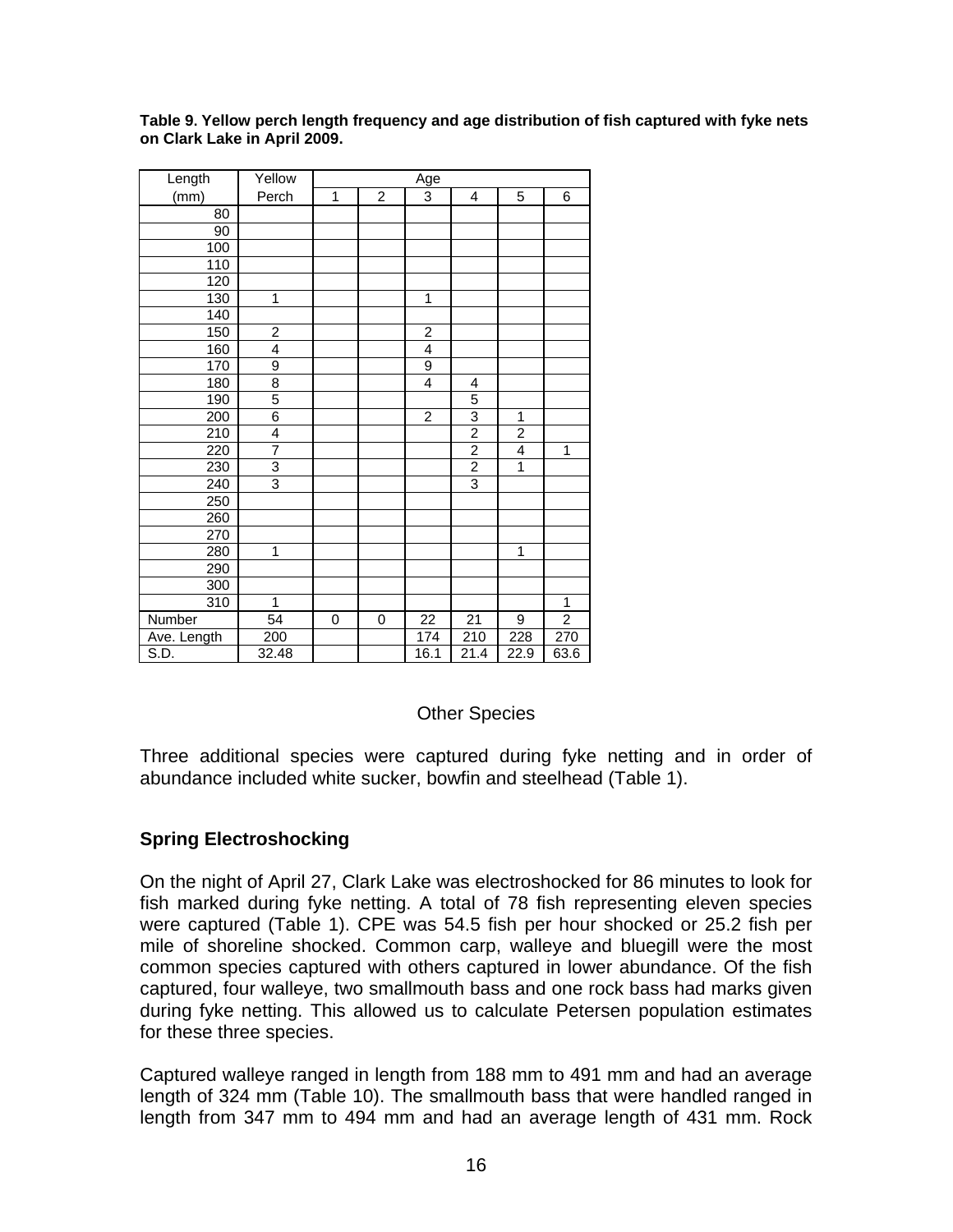bass, bluegill, yellow perch and white sucker had average lengths of 84 mm, 84 mm 132 mm and 271 mm respectively (Table 10).

| Length      |                         | Smallmouth     | Largemouth     | Rock           |                | Yellow         | White          |
|-------------|-------------------------|----------------|----------------|----------------|----------------|----------------|----------------|
| (mm)        | Walleye                 | Bass           | <b>Bass</b>    | Bass           | Bluegill       | Perch          | Sucker         |
| 40          |                         |                |                |                | $\overline{2}$ |                |                |
| $50\,$      |                         |                |                | $\overline{1}$ | $\overline{3}$ |                |                |
| 60          |                         |                |                |                | $\overline{1}$ |                |                |
| 70          |                         |                |                | $\overline{1}$ | $\overline{1}$ |                |                |
| 80          |                         |                |                |                |                |                |                |
| 90          |                         |                |                | $\overline{1}$ | $\overline{1}$ |                |                |
| 100         |                         |                |                |                |                | $\mathbf{1}$   | $\mathbf{1}$   |
| 110         |                         |                |                |                | $\overline{1}$ | $\overline{2}$ |                |
| 120         |                         |                |                |                | $\overline{1}$ | $\overline{1}$ |                |
| 130         |                         |                |                | $\overline{1}$ | $\overline{1}$ |                |                |
| 140         |                         |                |                | $\overline{1}$ |                |                |                |
| 150         |                         |                |                | $\overline{1}$ |                |                |                |
| 160         |                         |                |                |                |                |                |                |
| 170         |                         |                |                |                | $\overline{1}$ |                |                |
| 180         | $\mathbf{1}$            |                |                |                |                |                |                |
| 190         | $\overline{3}$          |                |                |                |                |                |                |
| 200         |                         |                |                |                |                | $\overline{1}$ |                |
| 210         |                         |                |                |                |                |                |                |
|             |                         |                |                |                |                |                |                |
| 220         |                         |                | $\mathbf{1}$   |                |                |                |                |
| 230         |                         |                |                |                |                |                |                |
| 240         |                         |                |                |                |                |                |                |
| 250         |                         |                |                |                |                |                |                |
| 260         |                         |                |                |                |                |                |                |
| 270         |                         |                |                |                |                |                |                |
| 280         | $\overline{2}$          |                |                |                |                |                |                |
| 290         |                         |                |                |                |                |                |                |
| 300         | $\overline{2}$          |                |                |                |                |                |                |
| 310         |                         |                |                |                |                |                |                |
| 320         |                         |                |                |                |                |                |                |
| 330         |                         |                |                |                |                |                |                |
| 340         | $\overline{1}$          | $\overline{1}$ |                |                |                |                |                |
| 350         |                         |                |                |                |                |                |                |
| 360         |                         |                |                |                |                |                |                |
| 370         | $\mathbf{1}$            |                |                |                |                |                |                |
| 380         | $\overline{1}$          | $\overline{2}$ |                |                |                |                |                |
| 390         |                         |                |                |                |                |                |                |
| 400         |                         | $\overline{1}$ |                |                |                |                |                |
| 410         |                         |                |                |                |                |                |                |
| 420         | $\overline{1}$          |                |                |                |                |                | $\overline{1}$ |
| 430         |                         |                |                |                |                |                |                |
| 440         | $\overline{\mathbf{1}}$ | $\overline{1}$ |                |                |                |                |                |
| 450         | $\overline{1}$          | $\overline{1}$ |                |                |                |                |                |
| 460         |                         | $\overline{1}$ |                |                |                |                |                |
| 470         |                         |                |                |                |                |                |                |
| 480         |                         |                |                |                |                |                |                |
| 490         | $\overline{1}$          | $\overline{2}$ |                |                |                |                |                |
| 500         |                         |                |                |                |                |                |                |
| Number      | 15                      | $\overline{9}$ | $\mathbf{1}$   | $\overline{6}$ | 12             | $\overline{5}$ | $\overline{c}$ |
| Ave. Length | 324                     | 431            | 224            | 84             | 84             | 132            | 271            |
| S.D.        | 103.66                  | 51.88          |                | 41.68          | 41.68          | 42.49          | 227.69         |
|             |                         |                | $\mathbb{Z}^2$ |                |                |                |                |

#### **Table 10. Length frequency of fish captured during recapture electroshocking on April 27, 2009.**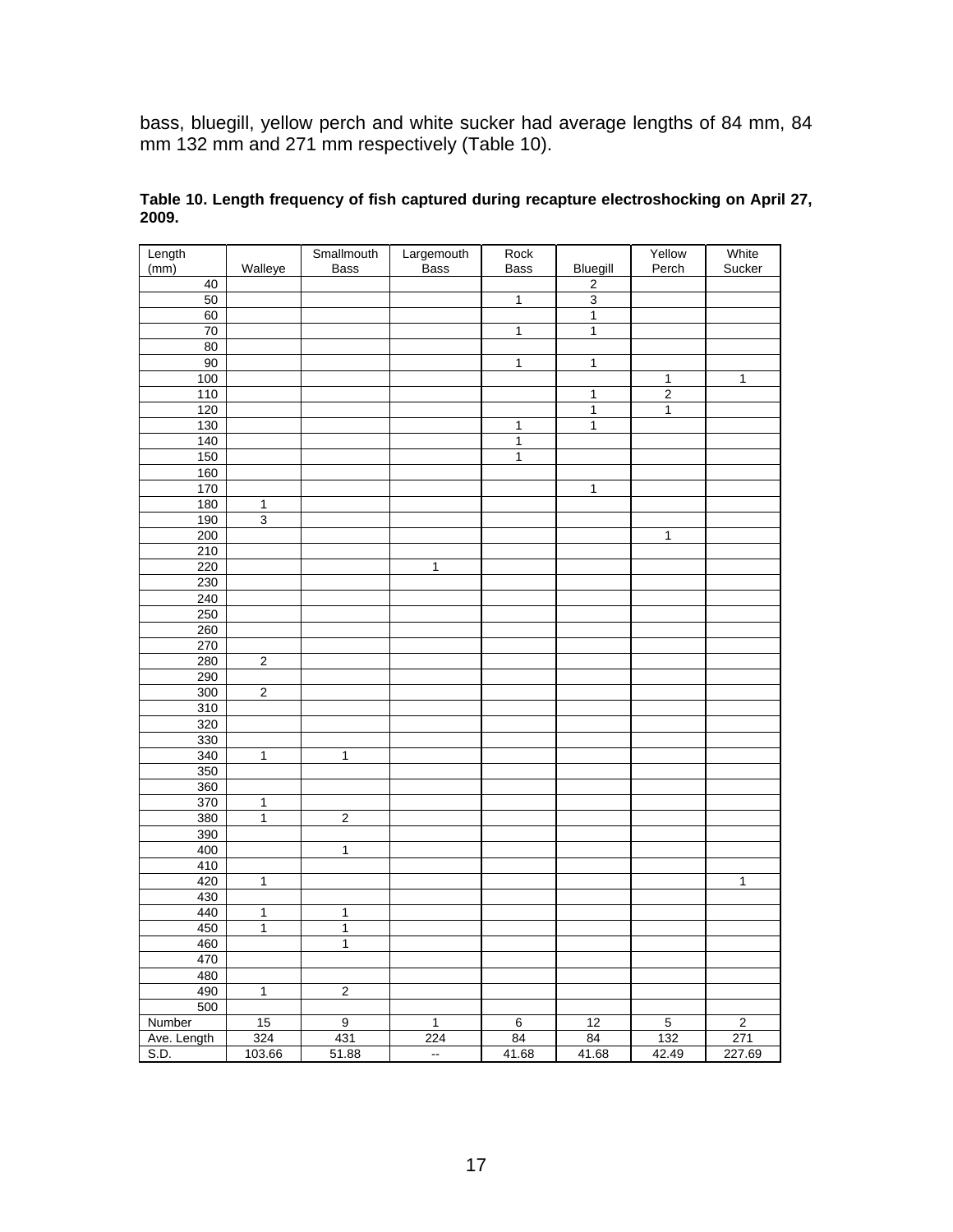### **Centrarchid Electroshocking**

On the night of May 28 Clark Lake was electroshocked to assess centrarchid populations. The same three shoreline segments that were shocked in late April were used for this portion of the survey (Figure 3). We shocked the three segments with a total effort of 93 minutes.

We captured 113 individual fish representing thirteen species during shocking (Table 11). Rock bass, common carp and smallmouth bass were the most commonly caught species with the other species captured in lower number. Total CPE was 36.45 fish per mile shocked or 72.9 fish per hour. Smallmouth bass and walleye were the most common gamefish captured the survey. Forage minnows were seen, but rarely captured as they passed through the mesh of the nets.

|                            | Number | <b>CPE</b> | <b>CPE</b> |
|----------------------------|--------|------------|------------|
| Species                    | Caught | (# / Mile) | (# / Hr)   |
| Walleye                    | 9      | 2.90       | 5.81       |
| Northern Pike              | 2      | 0.65       | 1.29       |
| <b>Smallmouth Bass</b>     | 17     | 5.48       | 10.97      |
| Rock Bass                  | 28     | 9.03       | 18.06      |
| <b>Bluegill</b>            | 4      | 1.29       | 2.58       |
| <b>Yellow Perch</b>        | 7      | 2.26       | 4.52       |
| Bowfin                     | 1      | 0.32       | 0.65       |
| White Sucker               | 1      | 0.32       | 0.65       |
| Common Carp                | 21     | 6.77       | 13.55      |
| <b>Bluntnose</b><br>Minnow | 5      | 1.61       | 3.23       |
| Common Shiner              | 10     | 3.23       | 6.45       |
| Mimic Shiner               | 7      | 2.26       | 4.52       |
| Central<br>Mudminnow       |        | 0.32       | 0.65       |
| Total                      | 113    | 36.45      | 72.90      |

**Table 11. Fish species captured from Clark Lake during centrarchid electroshocking.** 

The nine captured walleye ranged in length from 160 mm to 479 mm and had an average length of 198 mm (Table 12). Smallmouth bass ranged in length from 130 mm to 524 mm and had an average length of 384 mm. The two northern pike averaged 550 mm in length while the average length of panfish was 175 mm, 146 and 127 mm for rock bass, bluegill and yellow perch respectively.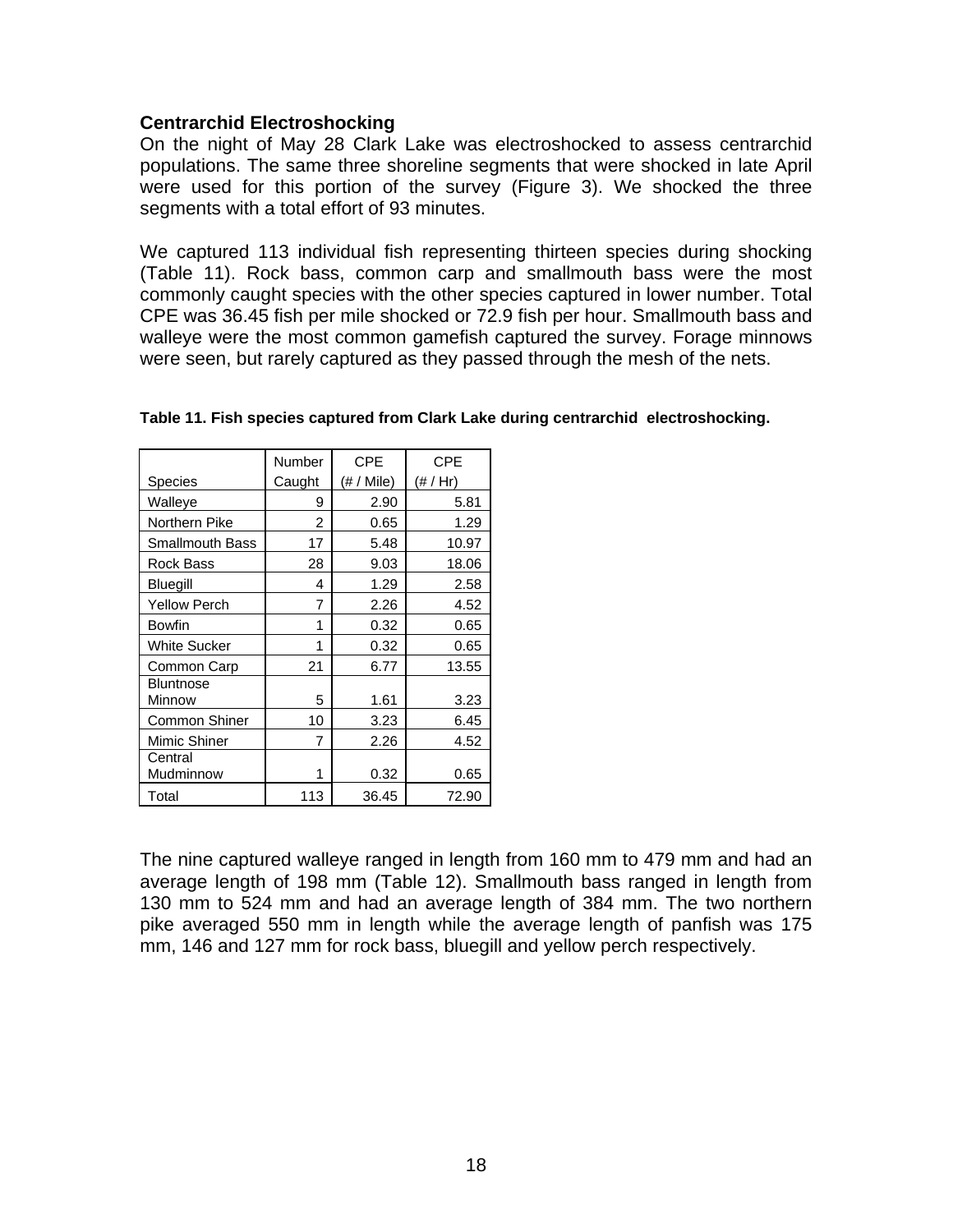| Table 12. Length frequency of fish captured during centrarchid electroshocking on May 2<br>2009. |    |         |             |                 |             |                 |        |  |  |  |
|--------------------------------------------------------------------------------------------------|----|---------|-------------|-----------------|-------------|-----------------|--------|--|--|--|
| Length                                                                                           |    |         | Smallmouth  | <b>Northern</b> | Rock        |                 | Yellow |  |  |  |
| (mm)                                                                                             |    | Walleve | <b>Bass</b> | Pike            | <b>Bass</b> | <b>Blueaill</b> | Perch  |  |  |  |
|                                                                                                  | 80 |         |             |                 |             |                 |        |  |  |  |
|                                                                                                  | 90 |         |             |                 |             |                 |        |  |  |  |

**Table 12. Length frequency of fish captured during centrarchid electroshocking on May 28,**   $\overline{2}$ 

| 80          |                |                |                | $\overline{2}$ |                         | 1                |
|-------------|----------------|----------------|----------------|----------------|-------------------------|------------------|
| 90          |                |                |                | $\overline{1}$ |                         |                  |
| 100         |                |                |                | $\overline{3}$ |                         |                  |
| 110         |                |                |                | $\overline{1}$ | 1                       | $\mathbf{1}$     |
| 120         |                |                |                |                | $\overline{1}$          | $\overline{1}$   |
| 130         |                | $\overline{1}$ |                |                |                         |                  |
|             |                |                |                | $\overline{2}$ |                         | $\overline{2}$   |
| 140         |                |                |                | $\overline{1}$ | $\overline{1}$          | $\overline{2}$   |
| 150         |                |                |                | $\overline{2}$ |                         |                  |
| 160         | $\mathbf{1}$   |                |                | $\overline{1}$ |                         |                  |
| 170         |                |                |                | $\overline{c}$ |                         |                  |
| 180         | $\mathbf{1}$   |                |                | $\mathbf{1}$   |                         |                  |
| 190         | $\overline{1}$ |                |                | $\overline{1}$ |                         |                  |
| 200         | $\mathbf{1}$   |                |                | $\overline{3}$ | 1                       |                  |
| 210         |                |                |                | $\overline{2}$ |                         |                  |
|             |                |                |                |                |                         |                  |
| 220         |                | $\overline{1}$ |                | $\overline{2}$ |                         |                  |
| 230         |                |                |                |                |                         |                  |
| 240         |                |                |                | $\mathbf{1}$   |                         |                  |
| 250         |                |                |                |                |                         |                  |
| 260         |                |                |                | $\mathbf 1$    |                         |                  |
| 270         |                |                |                | $\overline{1}$ |                         |                  |
| 280         |                |                |                |                |                         |                  |
|             |                |                |                |                |                         |                  |
| 290         |                |                |                | $\mathbf 1$    |                         |                  |
| 300         |                | $\mathbf 1$    |                |                |                         |                  |
| 310         |                |                |                |                |                         |                  |
| 320         |                |                |                |                |                         |                  |
| 330         |                |                |                |                |                         |                  |
| 340         |                | $\overline{1}$ |                |                |                         |                  |
| 350         |                |                |                |                |                         |                  |
| 360         | $\mathbf{1}$   |                |                |                |                         |                  |
|             |                |                |                |                |                         |                  |
| 370         | $\overline{1}$ | $\mathbf{1}$   |                |                |                         |                  |
| 380         |                | $\overline{3}$ |                |                |                         |                  |
| 390         |                | $\overline{2}$ |                |                |                         |                  |
| 400         |                |                |                |                |                         |                  |
| 410         |                |                |                |                |                         |                  |
| 420         |                | $\mathbf 1$    |                |                |                         |                  |
| 430         | 1              | $\overline{1}$ |                |                |                         |                  |
| 440         | $\overline{1}$ | $\overline{1}$ |                |                |                         |                  |
|             |                |                |                |                |                         |                  |
| 450         |                | $\overline{1}$ |                |                |                         |                  |
| 460         |                | $\overline{1}$ |                |                |                         |                  |
| 470         | 1              |                |                |                |                         |                  |
| 480         |                | $\overline{1}$ |                |                |                         |                  |
| 490         |                |                |                |                |                         |                  |
| 500         |                |                |                |                |                         |                  |
| 510         |                |                |                |                |                         |                  |
| 520         |                | $\mathbf{1}$   | $\mathbf{1}$   |                |                         |                  |
|             |                |                |                |                |                         |                  |
| 530         |                |                |                |                |                         |                  |
| 540         |                |                |                |                |                         |                  |
| 550         |                |                |                |                |                         |                  |
| 560         |                |                |                |                |                         |                  |
| 570         |                |                |                |                |                         |                  |
| 580         |                |                | $\mathbf{1}$   |                |                         |                  |
| Number      | 9              | 17             | $\overline{2}$ | 28             | $\overline{\mathbf{4}}$ | $\boldsymbol{7}$ |
|             | 313            | 384            | 550            | 175            | 146                     | $\frac{1}{127}$  |
| Ave. Length |                |                |                |                |                         |                  |
| S.D.        | 132.51         | 96.75          | 40.31          | 60.03          | 38.96                   | 21.33            |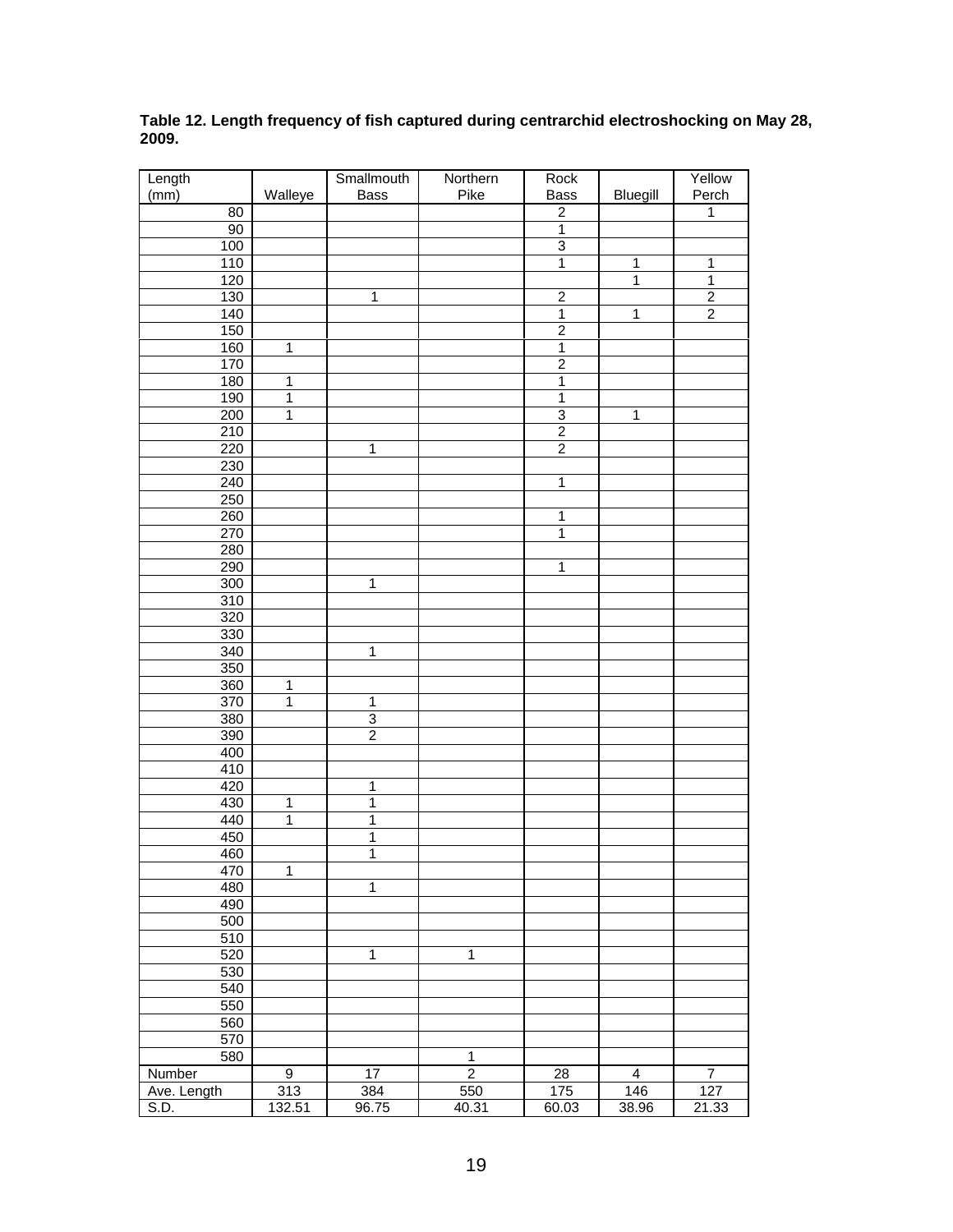Scales were collected from all smallmouth bass during this survey to augment those collected during fyke netting and those from the recapture shocking run to determine the age distribution of smallmouth bass in Clark Lake.

Ages 2 through 8 were present in the aged sample of fish (Table 13). Age 4 bass were the most common, followed by age 5 and age 6 although none of the age classes were abundant. Age 4 smallmouth bass averaged 393 mm in length. On Clark Lake it appears that smallmouth bass spawn by age 4, although some male fish may begin at an earlier age.

| Length      | Smallmouth     | Age            |                |                |                |                         |                |                |                |
|-------------|----------------|----------------|----------------|----------------|----------------|-------------------------|----------------|----------------|----------------|
| (mm)        | Bass           | $\mathbf{1}$   | $\overline{c}$ | $\mathbf{3}$   | $\overline{4}$ | $\mathbf 5$             | 6              | $\overline{7}$ | 8              |
| 130         | $\overline{2}$ | $\overline{2}$ |                |                |                |                         |                |                |                |
| 140         |                |                |                |                |                |                         |                |                |                |
| 150         |                |                |                |                |                |                         |                |                |                |
| 160         |                |                |                |                |                |                         |                |                |                |
| 170         |                |                |                |                |                |                         |                |                |                |
| 180         | $\overline{2}$ |                | $\overline{2}$ |                |                |                         |                |                |                |
| 190         |                |                |                |                |                |                         |                |                |                |
| 200         |                |                |                |                |                |                         |                |                |                |
| 210         |                |                |                |                |                |                         |                |                |                |
| 220         | 1              |                | 1              |                |                |                         |                |                |                |
| 230         |                |                |                |                |                |                         |                |                |                |
| 240         |                |                |                |                |                |                         |                |                |                |
| 250         |                |                |                |                |                |                         |                |                |                |
| 260         |                |                |                |                |                |                         |                |                |                |
| 270         |                |                |                |                |                |                         |                |                |                |
| 280         |                |                |                |                |                |                         |                |                |                |
| 290         |                |                |                |                |                |                         |                |                |                |
| 300         | 1              |                |                | 1              |                |                         |                |                |                |
| 310         |                |                |                |                |                |                         |                |                |                |
| 320         |                |                |                |                |                |                         |                |                |                |
| 330         |                |                |                |                |                |                         |                |                |                |
| 340         | 1              |                |                | 1              |                |                         |                |                |                |
| 350         |                |                |                |                |                |                         |                |                |                |
| 360         |                |                |                |                |                |                         |                |                |                |
| 370         | $\overline{2}$ |                |                | 1              | $\overline{1}$ |                         |                |                |                |
| 380         | $\overline{3}$ |                |                |                | $\overline{2}$ | 1                       |                |                |                |
| 390         | 3              |                |                |                | $\mathbf 1$    | $\overline{\mathbf{2}}$ |                |                |                |
| 400         | $\overline{2}$ |                |                |                | $\mathbf{1}$   | 1                       |                |                |                |
| 410         | $\overline{1}$ |                |                |                | $\overline{1}$ |                         |                |                |                |
| 420         | $\overline{2}$ |                |                |                |                | $\mathbf{1}$            | 1              |                |                |
| 430         | $\mathbf 1$    |                |                |                |                |                         | 1              |                |                |
| 440         | $\overline{1}$ |                |                |                |                |                         | $\mathbf{1}$   |                |                |
| 450         | 1              |                |                |                |                |                         | 1              |                |                |
| 460         | $\mathbf{1}$   |                |                |                |                |                         |                | $\mathbf{1}$   |                |
| 470         |                |                |                |                |                |                         |                |                |                |
| 480         | 1              |                |                |                |                |                         |                | 1              |                |
| 490         |                |                |                |                |                |                         |                |                |                |
| 500         |                |                |                |                |                |                         |                |                |                |
| 510         |                |                |                |                |                |                         |                |                |                |
| 520         | $\overline{1}$ |                |                |                |                |                         |                |                | 1              |
| Number      | 26             | $\overline{2}$ | $\overline{3}$ | $\overline{3}$ | $\overline{6}$ | $\overline{5}$          | $\overline{4}$ | $\overline{2}$ | $\overline{1}$ |
| Ave. Length | 384            | 135            | 198            | 342            | 393            | 399                     | 440            | 475            | 522            |
| S.D.        | 96.75          | Ξ.             | 23.09          | 35.12          | 14.72          | 11.40                   | 12.91          | 14.14          | ц.             |

#### **Table 13. Smallmouth bass length frequency and age distribution for fish captured during fyke netting, recapture shocking and centrarchid shocking on Clark Lake in 2009.**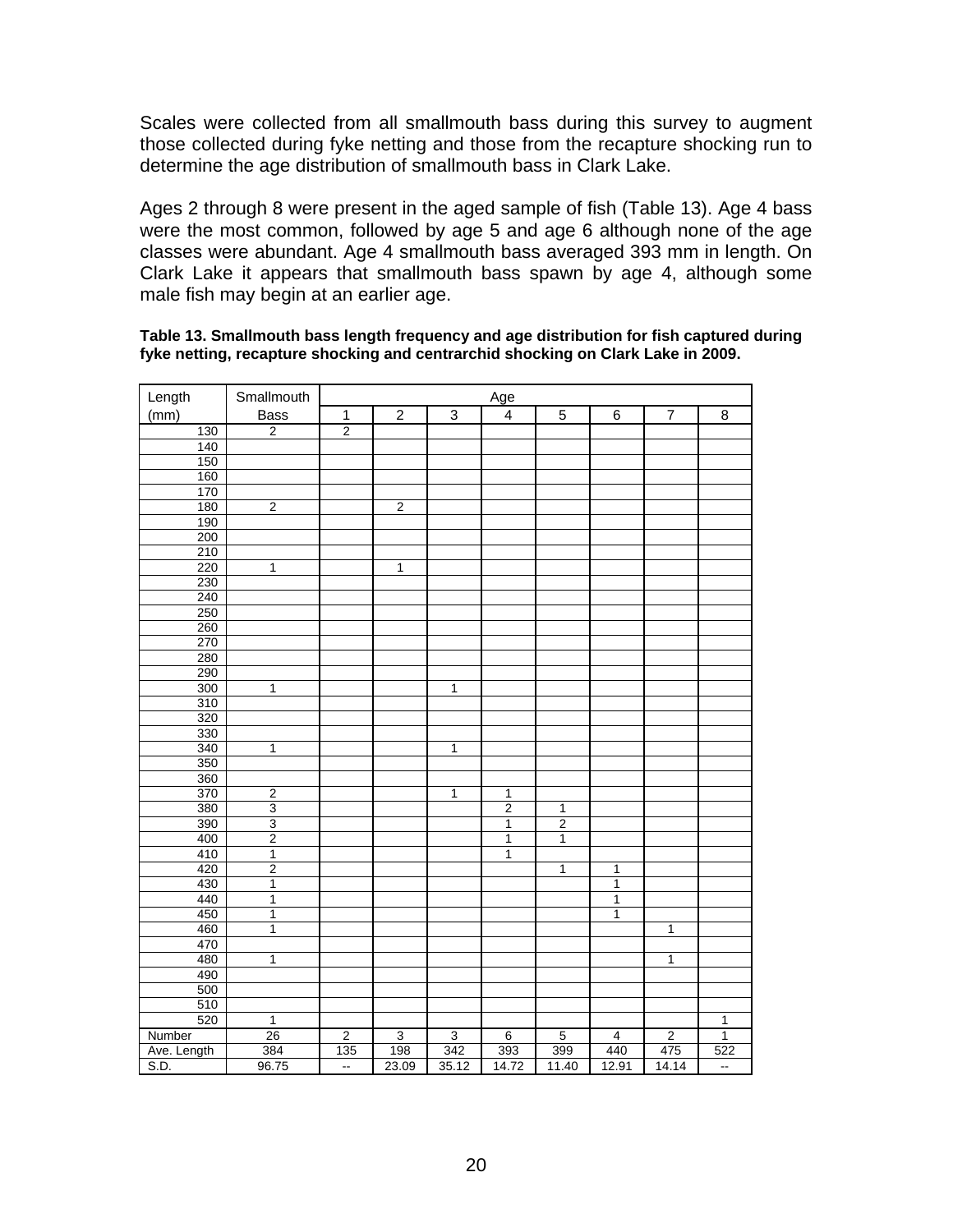The length at age comparison between smallmouth bass in Clark Lake to statewide averages can be made with the data we collected to determine how bass are growing in the lake. Our data indicates that bass in Clark Lake at all ages are growing above statewide rates (Table 4).

## **Fall Recruitment and Index Sampling**

The same three shoreline stations were shocked again on the night of October 13 to assess young-of-year abundances and the general condition of the fish community (Figure 3). In 86 minutes of effort, a total of 76 individual fish representing seven species were captured with a CPE of 24.52 fish per mile or 53.15 fish per hour shocked (Table 14).

It was noted that most fish were captured at the north end of the lake near Logan Creek. Additionally, the catch was much more diverse near Logan Creek than in the sand flats on the south end of the lake.

|                        | Number | <b>CPE</b> | <b>CPE</b> |
|------------------------|--------|------------|------------|
| <b>Species</b>         | Caught | (# / Mile) | (# / Hr)   |
| Walleye                | 9      | 2.90       | 6.29       |
| Northern Pike          | 2      | 0.65       | 1.40       |
| <b>Smallmouth Bass</b> |        | 0.32       | 0.70       |
| Rock Bass              | 18     | 5.81       | 12.59      |
| Bluegill               | 30     | 9.68       | 20.98      |
| Yellow Perch           | 15     | 4.84       | 10.49      |
| <b>White Sucker</b>    |        | 0.32       | 0.70       |
| Total                  | 76     | 24.52      | 53.15      |

**Table 14. Fish species captured from Clark Lake on October 13, 2009 during fall electroshocking.** 

Panfish dominated the catch with substantially fewer walleye, northern pike and smallmouth bass captured (Table 14). In addition to the fish handled, three young of year walleye and five young of year yellow perch, small bluegill and many additional shiners (common and mimic shiners) were observed but not netted.

The nine captured walleye ranged in length from 194 mm to 521 mm and had an average length of 358 mm (Table 15). Based on age determinations from earlier portions of this survey and from previous surveys, it is likely most of the walleye less than 210 mm were young-of-year fish.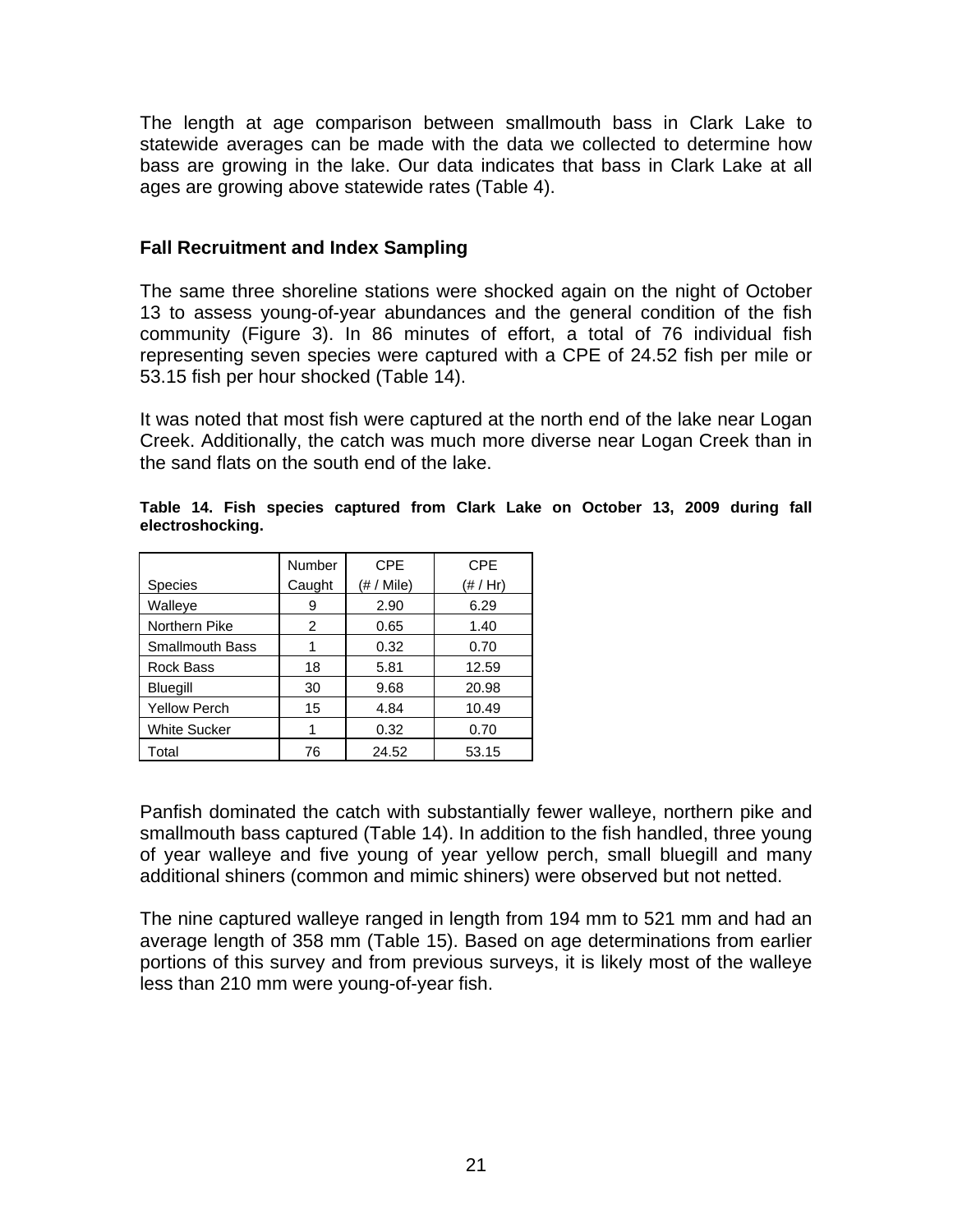| Length           |                  | Smallmouth   | Northern       | Rock                    |                         | Yellow           |
|------------------|------------------|--------------|----------------|-------------------------|-------------------------|------------------|
| (mm)             | Walleye          | Bass         | Pike           | Bass                    | Bluegill                | Perch            |
| $\overline{50}$  |                  |              |                |                         | $\mathbf{1}$            |                  |
| 60               |                  |              |                |                         | $\overline{1}$          | $\mathbf{1}$     |
| 70               |                  |              |                | $\mathbf{1}$            | $\overline{\mathbf{4}}$ |                  |
| 80               |                  |              |                | $\overline{c}$          | 6                       | $\mathbf 1$      |
| 90               |                  |              |                |                         | 6                       | $\mathbf 1$      |
| 100              |                  |              |                |                         | $\boldsymbol{2}$        | 4                |
| 110              |                  |              |                |                         | $\overline{3}$          | $\overline{c}$   |
|                  |                  |              |                | $\overline{c}$          | $\overline{2}$          |                  |
| 120              |                  |              |                | $\overline{3}$          |                         |                  |
| 130              |                  |              |                |                         |                         |                  |
| 140              |                  |              |                | $\overline{\mathbf{4}}$ | $\mathbf{1}$            | $\mathbf 1$      |
| 150              |                  |              |                | $\mathbf{1}$            |                         | 1                |
| 160              |                  |              |                | $\mathbf 1$             | $\overline{c}$          | 1                |
| 170              |                  |              |                |                         | $\mathbf 1$             | 1                |
| 180              |                  |              |                |                         | $\mathbf{1}$            | $\mathbf{1}$     |
| 190              | 1                |              |                |                         |                         | 1                |
| 200              | 1                |              |                | $\overline{\mathbf{c}}$ |                         |                  |
| 210              |                  |              |                | $\overline{1}$          |                         |                  |
| 220              |                  | 1            |                |                         |                         |                  |
| 230              |                  |              |                |                         |                         |                  |
| 240              |                  |              |                |                         |                         |                  |
| 250              |                  |              |                |                         |                         |                  |
| 260              |                  |              |                |                         |                         |                  |
| 270              |                  |              |                |                         |                         |                  |
|                  |                  |              |                |                         |                         |                  |
| 280              |                  |              | 1              |                         |                         |                  |
| 290              |                  |              |                | $\mathbf{1}$            |                         |                  |
| 300              |                  |              |                |                         |                         |                  |
| 310              |                  |              |                |                         |                         |                  |
| 320              | $\boldsymbol{2}$ |              |                |                         |                         |                  |
| $\overline{3}30$ |                  |              |                |                         |                         |                  |
| 340              |                  |              | $\mathbf{1}$   |                         |                         |                  |
| 350              |                  |              |                |                         |                         |                  |
| 360              |                  |              |                |                         |                         |                  |
| 370              |                  |              |                |                         |                         |                  |
| 380              |                  |              |                |                         |                         |                  |
| 390              | 1                |              |                |                         |                         |                  |
| 400              | 1                |              |                |                         |                         |                  |
| 410              | 1                |              |                |                         |                         |                  |
| 420              |                  |              |                |                         |                         |                  |
| 430              |                  |              |                |                         |                         |                  |
| 440              |                  |              |                |                         |                         |                  |
| 450              | $\mathbf 1$      |              |                |                         |                         |                  |
|                  |                  |              |                |                         |                         |                  |
| 460              |                  |              |                |                         |                         |                  |
| 470              |                  |              |                |                         |                         |                  |
| 480              |                  |              |                |                         |                         |                  |
| 490              |                  |              |                |                         |                         |                  |
| 500              |                  |              |                |                         |                         |                  |
| 510              |                  |              |                |                         |                         |                  |
| 520              | $\mathbf 1$      |              |                |                         |                         |                  |
| Number           | $\overline{9}$   | $\mathbf{1}$ | $\overline{2}$ | 18                      | $30\,$                  | 15               |
| Ave. Length      | 358              | 222          | 282            | 151                     | 104                     | $\overline{127}$ |
| S.D.             | 109.10           | --           | 342.00         | 53.18                   | 32.69                   | 39.38            |

## **Table 15. Length frequency of fish captured during fall electroshocking on Clark Lake.**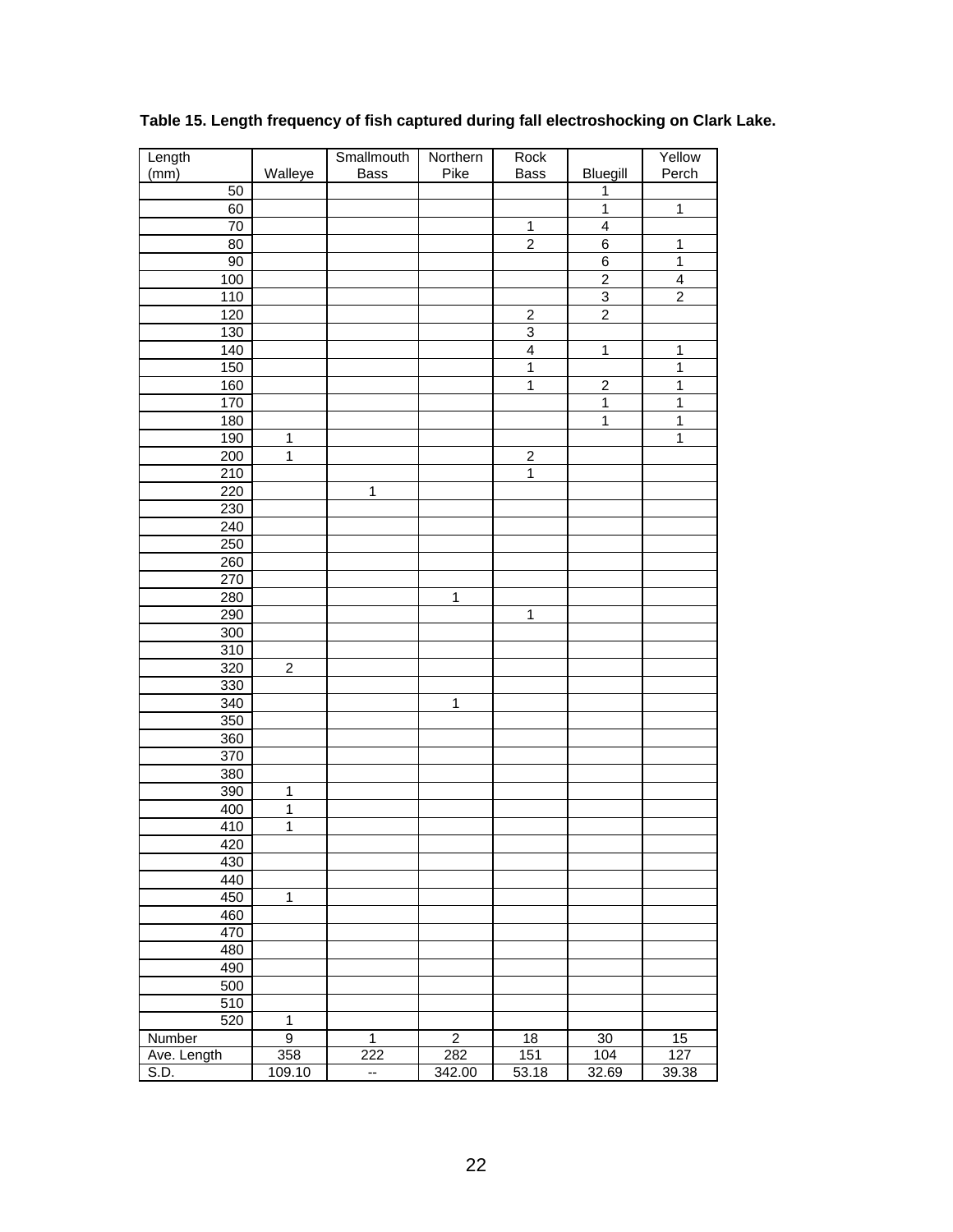Bluegill were the most common panfish captured (Table 14). Bluegill ranged in length from 54 mm to 180 mm and had an average length of 104 mm (Table 15). Captured rock bass had an average length of 151 mm and yellow perch averaged 127 mm in length.

## **DISCUSSION**

The 2009 fisheries survey on Clark Lake characterized the fish populations of the lake using multiple fisheries assessment gear during multiple seasons. Each gear type was efficient in capturing certain fish species and fish sizes. The use of multiple gears during different sampling seasons provided a clearer picture of the entire fish community and fish population characteristics of individual species within the lake.

A total of 1,426 fish were collected during the fisheries surveys of Clark Lake with rock bass, bluegill and walleye the most common species (Tables 1, 11 and 14). Other species were captured in much lower numbers.

### **Gamefish**

In 2009 walleye were the most abundant gamefish captured during surveys as they have been since the 1969 survey. However, during this time period walleye CPE as measured by fyke catch has been variable (Table 16). These variations in CPE may be due to variations in walleye year class strength (good or bad spawning years) or caused by fyke net placement which may influence our walleye catch (Table 16). CPE in 2009 was the highest measured since the 1981 survey and continues the trend of increasing walleye CPE since 1984.

We noted few large walleye in any of our 2009 surveys and few young of year walleye in our fall survey unlike previous surveys conducted in the 1960's and 1970's that found abundant large walleye and the 1994 and 2005 surveys that captured many young of year in the fall (Tables 1, 11 and 14) . The number of small size fish (under 400 mm) captured in 2009 indicates that some level of reproduction is occurring and that walleye are recruiting into the population but perhaps not to historic levels (Table 2). Population estimates of spawning age fish continues to decline. The 2009 population estimate (PE) of 881 for spawning walleye (Table 1) is much less than previous PE's that varied between 1,500 and 3,000 (Hogler et al 2005). The presence of few large walleye in our surveys and declining spawning PE's suggest that total annual mortality (natural and angler) is probably high. Based on the walleye spring length frequency it appears that harvest is removing fish larger than 500 mm and that much of the harvest is likely focused on female walleye. Growth (length at age) is above statewide averages at all ages indicating sufficient forage levels for the current walleye population in the lake (Table 4).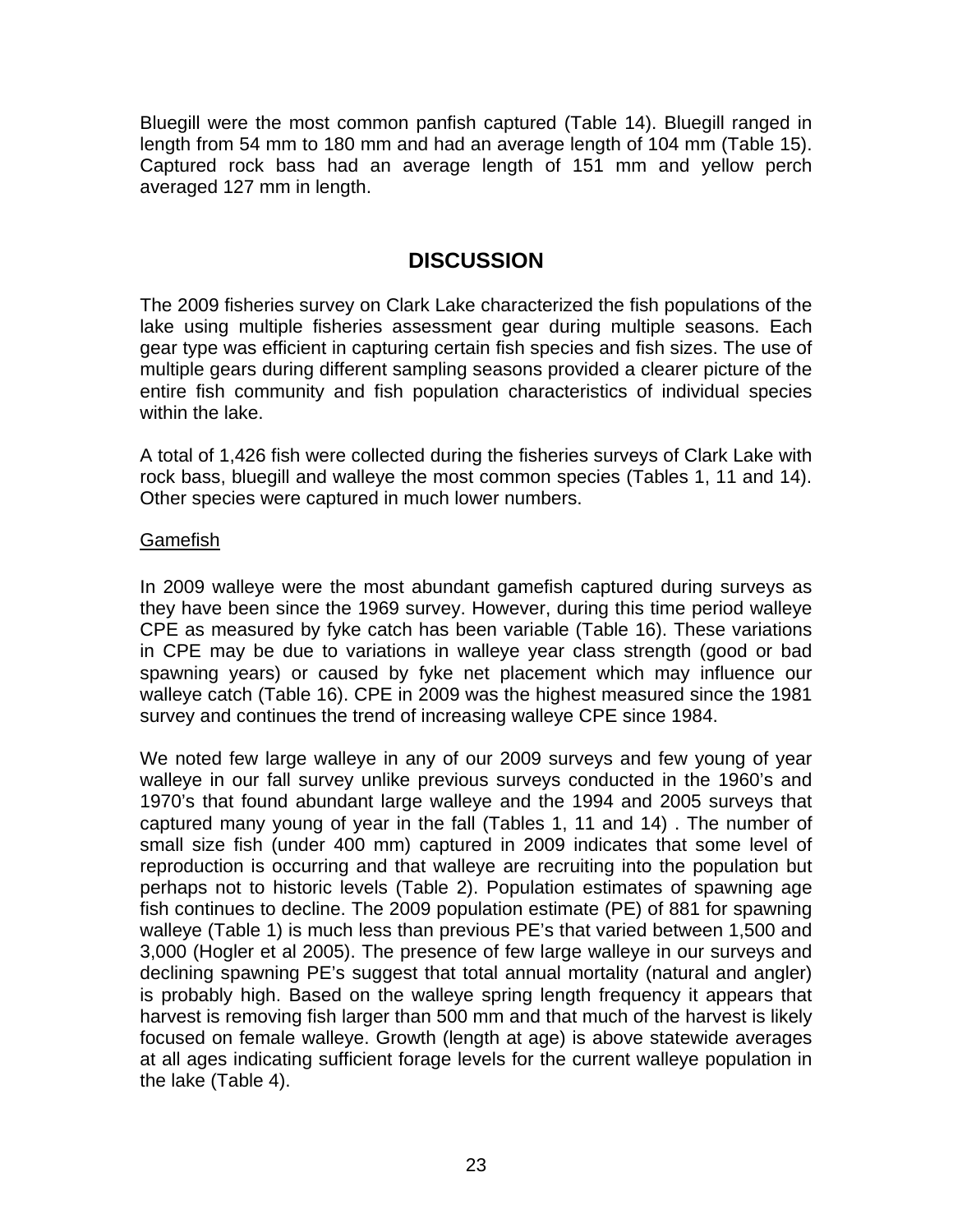| <b>Species</b>         | 1969          | 1976   | 1981   | 1984          | 1994   | 2005     | 2009           |
|------------------------|---------------|--------|--------|---------------|--------|----------|----------------|
| Walleye                | 142           | 458    | 388    | 393           | 209    | 225      | 235            |
|                        | (2.84)        | (6.94) | (6.06) | (3.97)        | (2.79) | (3.21)   | (4.12)         |
| <b>Northern Pike</b>   | 23            | 114    | 97     | 51            | 86     | 66       | 29             |
|                        | (0.46)        | (1.73) | (1.51) | (0.52)        | (1.15) | (0.94)   | (0.51)         |
| <b>Smallmouth Bass</b> | 12            | 13     | 19     | 6             | 13     | 72       | 9              |
|                        | (0.24)        | (0.20) | (0.30) | (0.06)        | (0.17) | (1.03)   | (0.16)         |
| <b>Largemouth Bass</b> | 3             | 2      | 5      |               | 3      | $\Omega$ | $\overline{2}$ |
|                        | (0.06)        | (0.03) | (0.08) | (0.01)        | (0.04) | (0.0)    | (0.04)         |
| <b>Rock Bass</b>       | 38            | 86     | 318    | 88            | 201    | 182      | 512            |
|                        | (0.76)        | (1.30) | (4.97) | (0.99)        | (2.68) | (2.6)    | (8.98)         |
| <b>Yellow Perch</b>    | 328           | 46     | 22     | 17            | 9      | 37       | 54             |
|                        | (6.56)        | (0.70) | (0.34) | (0.17)        | (0.12) | (0.53)   | (0.95)         |
| <b>Bluegill</b>        | 10            | 34     | 112    | 132           | 13     | 20       | 302            |
|                        | (0.03)        | (0.52) | (1.75) | (1.33)        | (0.17) | (0.29)   | (5.3)          |
| Bullhead sp.           |               | 6      | 5      | 28            | 118    | 6        | $\Omega$       |
|                        | (0.14)        | (0.10) | (0.08) | (0.28)        | (1.58) | (0.09)   | (0.0)          |
| Carp                   |               | 6      | 50     | 5             | 18     | 4        | 0              |
|                        | (0.02)        | (0.09) | (0.78) | (0.05)        | (0.24) | (0.06)   | (0.0)          |
| Sucker sp.             | 69            | 159    | 216    | 70            | 204    | 82       | 13             |
|                        | (1.38)        | (2.41) | (3.38) | (0.71)        | (2.71) | (1.17)   | (0.23)         |
| <b>Bowfin</b>          | $\mathcal{P}$ | 5      | 20     | $\mathcal{P}$ | 7      | 5        | 1              |
|                        | (0.04)        | (0.08) | (0.31) | (0.02)        | (0.09) | (0.07)   | (0.02)         |

**Table 16. Summary of fyke net surveys, numbers of fish and catch per net night (CPE) from Clark Lake 1969-2009. The 1969-1994 data is after Lychwick (1995).** 

In 2009, the relative abundance (CPE) of smallmouth bass declined from the 2005 level (Table 16). The decline was from the highest smallmouth bass CPE measured for Clark Lake (since 1969) to a level consistent to those measured before 2005 and likely represents the average population level for bass in Clark Lake given the current abundance of walleye. Smallmouth bass and walleye abundances may be linked because they complete for food resources and adult fish of one species may prey on the young of the other species. Electroshocking surveys caught a number of small fish indicating that smallmouth bass have been successful in spawning. Growth appears to be good for smallmouth bass (Table 4).

Although largemouth bass were rarely captured during spring surveys in 2009, they continue to persist in low, but stable numbers in Clark Lake.

The number of northern pike that we capture during our surveys continued to decline in 2009 and was the lowest number captured during fyke netting since 1969 (Table 16). The lack of large pike during spring surveys could indicate that our nets are set in poor locations to capture spawning pike or may indicate a decline in the northern pike population of the lake. Since large pike were rarely captured during electrofishing surveys and young of year pike were not captured in fall surveys it is likely that the northern pike population has declined in the lake (Tables 12 and 15). The decline may be due to a combination of harvest of large adult pike and variable spawning success which is not unusual for northern pike. From our analysis of pike age, it appears that several year classes (ages 4, 6 and 7) appear to under-represented which is an indication of variable spawning success (Table 5). Since many northern pike may spawn in Logan Creek, low water in the creek caused by several years of low rainfall may have negatively impacted pike spawning success. Increased rain and snowfall the past several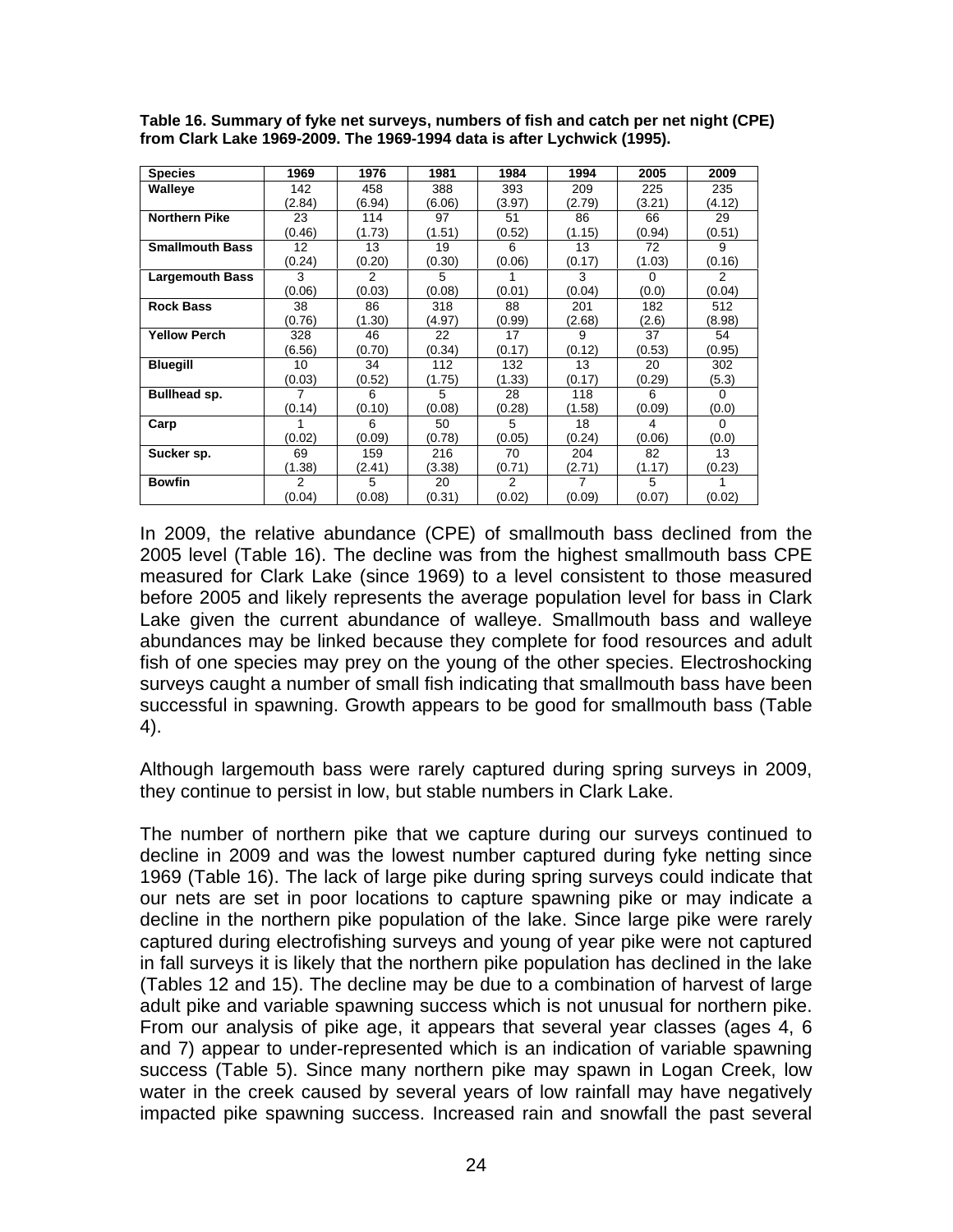years may have lead to improved spawning conditions which may result in better spawning success and increased numbers of northern pike in the future. Length at age indicates northern pike in Clark Lake are growing slightly slower than statewide average growth (Table 4).

## Panfish

Panfish populations in Clark Lake appear to be increasing (Tables 1, 11 and 14). CPE for rock bass and bluegill are at the highest level of the past four decades (Table 16). Yellow perch CPE although still lower than 1969 CPE continues to improve. The sharp increase in panfish number may be due to sampling (fyke net locations) or to actual increases in panfish numbers due to environmental changes, likely due to increases in the size of offshore plant beds. Likely both contributed to the increases in panfish numbers we captured during 2009.

Increasing yellow perch numbers are likely due to survival of perch stocked by the Clark Lake Association and from progeny produced by fish from these stockings. It is unknown if current levels of recruitment will sustain the perch population in the face of angler harvest and nearshore habitat disturbance.

### Other Species

Several other species were captured that are worth noting. The white sucker population in the lake has declined since 1994 and sucker relative abundance (CPE) was the lowest measured since 1969 (Table 16).

Forage minnows were abundant near the outlet of Logan Creek, but were scarce in other parts of the lake. It is likely the aquatic plant beds and Logan Creek provide excellent habitat for minnows while limited plant cover in other parts of the lake limit their abundance.

The bullhead and bowfin populations appear to be lower in the lake in 2009 than in previous years (Table 16). Carp were captured in low number during all electrofishing surveys and appear to be similar in number to earlier surveys. Carp do not appear to be a problem in the lake.

# **CONCLUSIONS**

Fish populations in Clark Lake appear to be in a state of change. Adult (spawning) walleye numbers are down since 1994 based on population estimates, but relative abundance (CPE) appears to be slightly increasing because of increasing numbers of young fish. Walleye reproduction is evident and length at age is above state averages although there are few large walleye in the lake. High harvest levels may be impacting the ultimate size of walleye in Clark Lake by removing fish before they grow to older, larger sizes.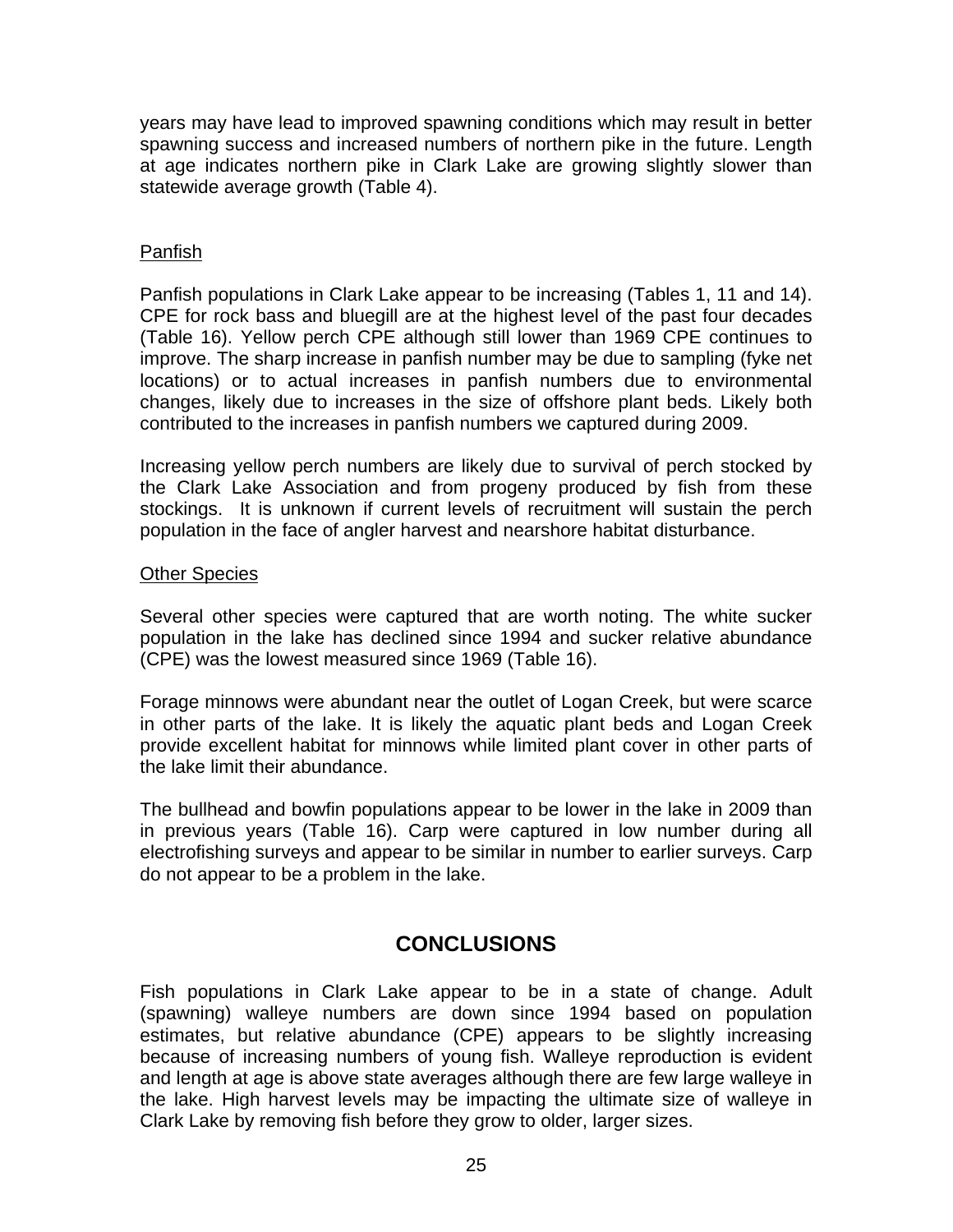Smallmouth bass numbers are stable and largemouth bass continue to be part of the fishery. Bass populations appear to be reproducing well.

The northern pike population appears to be declining in the lake. Few northern pike are large in size and harvest or poor recruitment may be affecting their size distribution.

Panfish are increasing in number. Stocking of yellow perch by the Clark Association may have improved the yellow perch population in the lake. Growth of panfish in Clark Lake appears to be good.

Forage minnows are common in the lake near Logan Creek, but lack of suitable habitat in other areas of the lake, limit their abundance. Increased distribution of plants would benefit forage fish as well as other species.

Carp although present in the lake, were low in number and do not seem to be a problem at this time.

During spring netting we collected fish as part of the statewide surveillance for the viral hemorrhagic septicemia (VHS) virus. For the fish that we submitted all test results were negative for VHS. But since we captured two steelhead in Clark Lake, it demonstrated that Lake Michigan fish can enter the lake over the dam exposing Clark Lake fish populations to VHS. Because of this, the lake is now on the list of waters considered to be VHS positive.

# **RECOMMENDATIONS**

- Investigate changing the walleye size and bag limit to improve the number and size structure of walleye in Clark Lake. Several different regulations could be used to manage walleye in the lake. The lack of large walleye and good numbers of small fish suggests a regulation of no minimum size, a protected slot of 14"-18" (no harvest) and 1 fish over 18" and a daily total bag of 3 walleye. Another regulation that could improve walleye number and size distributions is an 18" minimize size and 3 daily bag. Since it is not clear if anglers would support any regulation change, any future rule proposal would need to be discussed with local anglers to gather local support before rule submittal.
- As another way to reduce walleye harvest, investigate the public sentiment for eliminating motor trolling on Clark Lake.
- Encourage the recolonization of shallow water aquatic plants by establishing no wake areas or by temporary placement of wave and